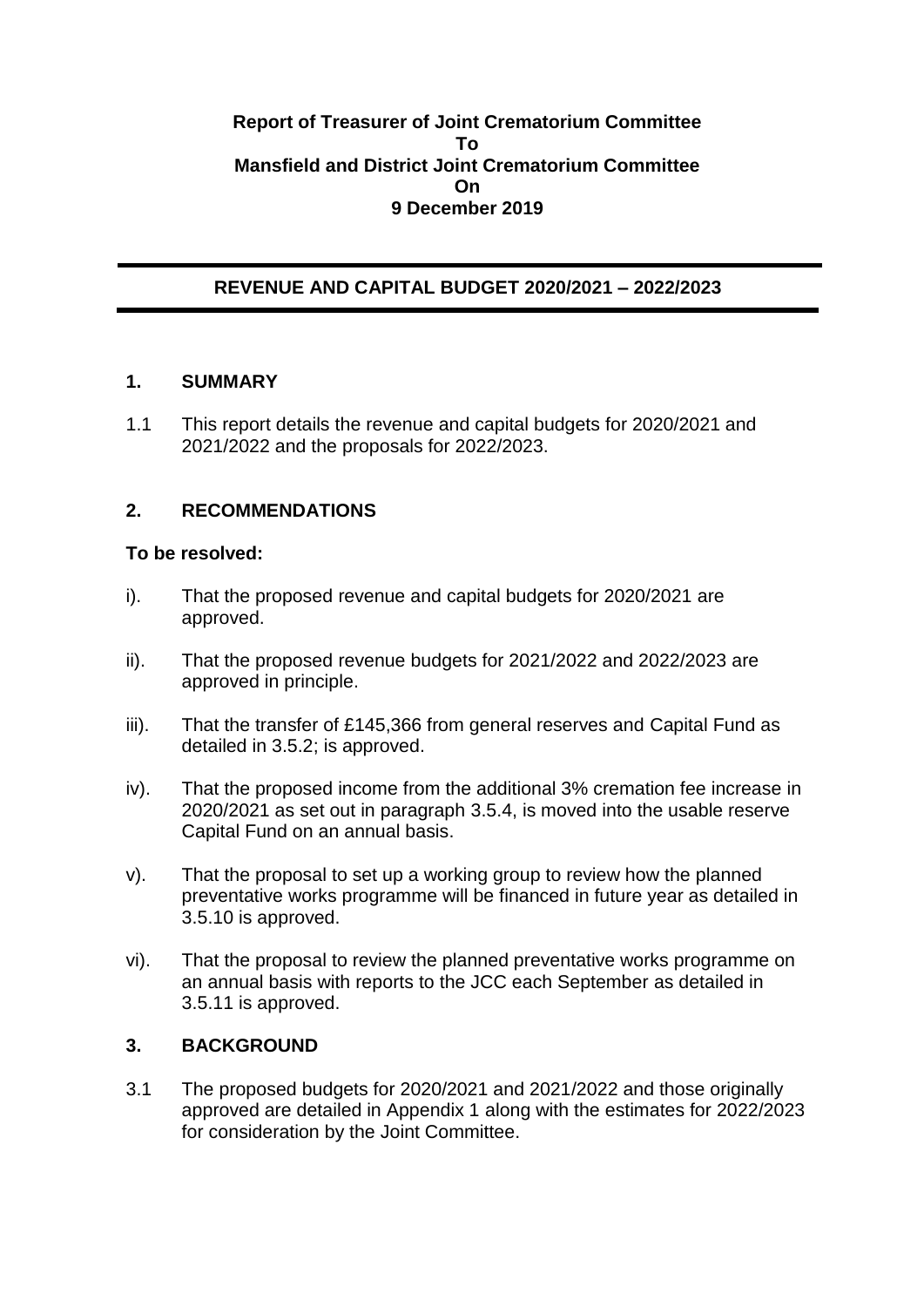- 3.2 A review of the budgets for 2021/2022 onwards will take place prior to the setting of the revenue budgets in 2020, in order to update for any known changes and identify future savings and efficiencies as required.
- 3.3 Table 1 below summarises the revenue budget information provided in Appendix 1

| <b>Crematorium</b>                                     | 2019/2020       | 2020/2021                                                               |               |                                  | 2021/2022     | 2022/2023     |  |  |
|--------------------------------------------------------|-----------------|-------------------------------------------------------------------------|---------------|----------------------------------|---------------|---------------|--|--|
|                                                        |                 | <b>Budget</b>                                                           |               | <b>Budget</b>                    |               |               |  |  |
|                                                        |                 | <b>Approved</b>                                                         |               | <b>Approved</b>                  |               |               |  |  |
|                                                        | <b>Approved</b> | in                                                                      | Projected     | in                               | Projected     | Projected     |  |  |
| <b>Account Description</b>                             | <b>Budget</b>   | <b>Principle</b>                                                        | <b>Budget</b> | <b>Principle</b>                 | <b>Budget</b> | <b>Budget</b> |  |  |
| <b>Employee Expenses</b>                               | £405,215        | £427,547                                                                | £408,936      | £435,524                         | £420,349      | £429,759      |  |  |
| <b>Premises Expenses</b>                               | £405,776        | £413,454                                                                | £404,487      | £417,736                         | £407,167      | £415,051      |  |  |
| <b>Transport Expenses</b>                              | £306            | £312                                                                    | £200          | £318                             | £200          | £200          |  |  |
| Supplies and Services                                  | £152,259        | £159,813                                                                | £149,601      | £148,446                         | £138,395      | £138,694      |  |  |
| <b>Support Services</b>                                | £60,100         | £61,303                                                                 | £61,382       | £62,525                          | £62,606       | £63,743       |  |  |
| Depreciation                                           | £126,271        | £126,271                                                                | £126,271      | £126,271                         | £126,271      | £126,271      |  |  |
| <b>GROSS EXPENDITURE</b>                               | £1,149,927      | £1,188,700                                                              |               | £1,150,877 £1,190,820 £1,154,988 |               | £1,173,718    |  |  |
| Income                                                 |                 | E1,880,719 -E1,967,319 -E1,765,350 -E2,059,936 -E1,847,250 -E1,935,534- |               |                                  |               |               |  |  |
| Income Recharges                                       | $-£33,108$      | $-£33,726$                                                              | $-E31,046$    | $-£34,357$                       | $-£32,174$    | $-E33,032$    |  |  |
| <b>GROSS INCOME</b>                                    |                 | -£1,913,827 -£2,001,045 -£1,796,396 -£2,094,293 -£1,879,424 -£1,968,566 |               |                                  |               |               |  |  |
| <b>NET COST OF SERVICE</b>                             | $-£763,900$     | $-£812,345$                                                             | $-E645,519$   | $-E903,473$                      | $-£724,436$   | -£794,848     |  |  |
| <b>BELOW NET COST OF</b><br><b>SERVICE ADJUSTMENTS</b> | $-£126,271$     | $-£126,271$                                                             | $-£80,071$    | $-£126,271$                      | $-£80,071$    | $-£80,071$    |  |  |
| <b>NET SURPLUS</b>                                     | $-£890,171$     | $-E938,616$                                                             |               | -£725,590 -£1,029,744            | $-£804,507$   | $-£874,919$   |  |  |

- 3.4 Following a detailed review of income and expenditure there have been some adjustments made to the budgets which were approved in principle for 2020/2021 and 2021/2022 by the Joint Committee on 10 December 2018. The main changes are as follows:
- 3.4.1 Employee expenses have decreased by (£18,611) in 2020/2021 and by (£15,175) in 2021/2022. The decreases mainly relate to budget for the Clerk to the JCC being moved to supplies and services - payments to local authorities as this is now a service agreement after the retirement of the Clerk in December 2018. Other decreases relate to vacant positions being budgeted at the bottom scale point of the approved grade and changes to the superannuation budget calculations.
- 3.4.2 Premises expenses have decreased by (£8,967) in 2020/2021 and by (£10,569) in 2021/2022. A review of utility costs has been undertaken and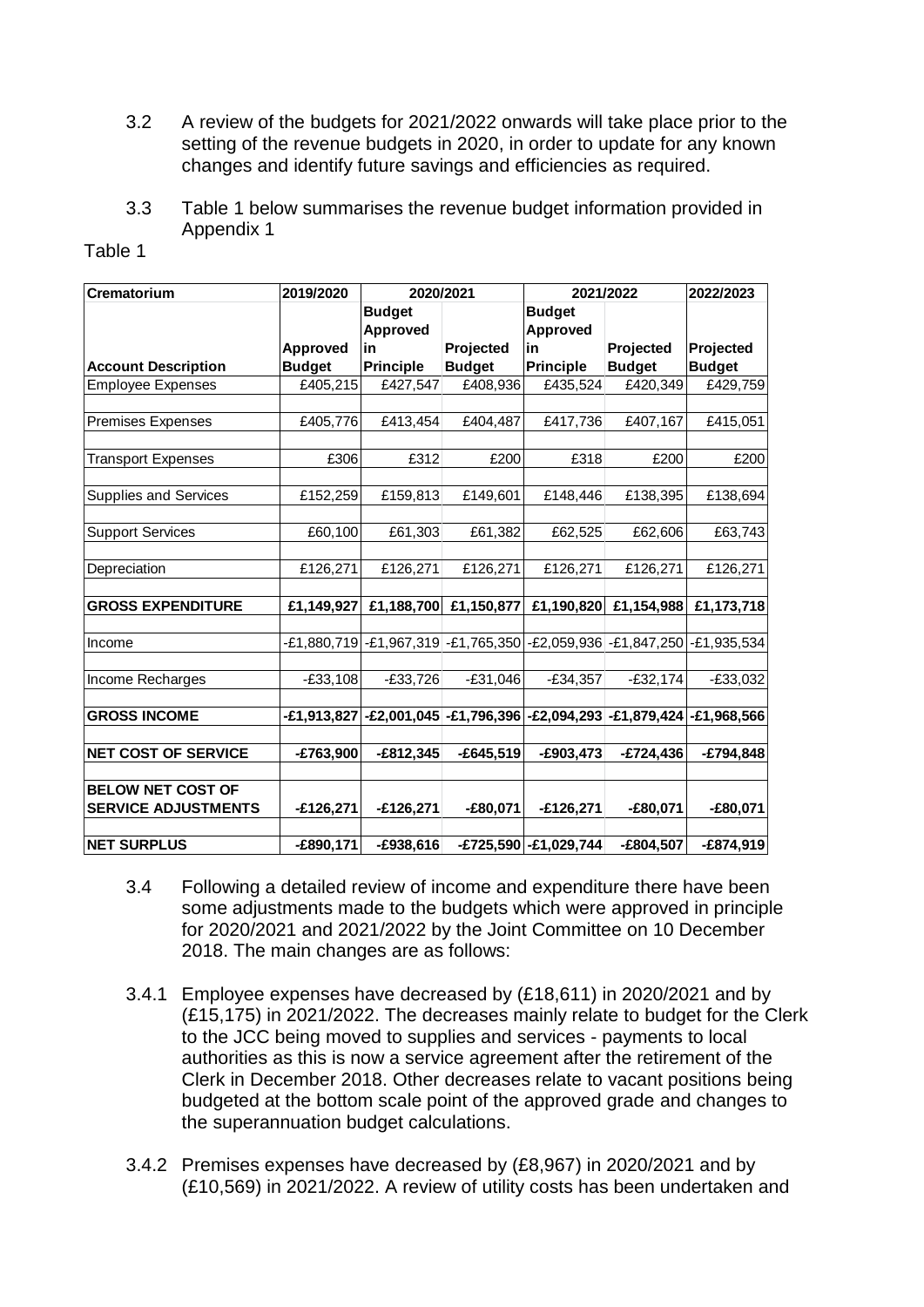savings identified for gas and sewage/water rates but an increase is required for electricity costs. The budget has been reduced for repair and maintenance for fixed plant/cremators following on from the new abatement equipment installation works and will be monitored and reviewed to reflect ongoing requirements. The insurance budget has increased to reflect the change in premiums following the revaluation of the book of remembrance. A budget has been added for legionella management.

- 3.4.3 Transport expenses have decreased by (£112) in 2020/2021 and (£118) in 2021/2022. This is to reflect the actual costs incurred in recent years.
- 3.4.4 Supplies and services budgets have decreased by (£10,212) in 2020/2021 and by (£10,051) in 2021/2022. Budget savings have been identified based on current actuals for printing (£2,000), stationery (£1,000) and organist fees (£6,000). The budget for medical fees has reduced by (£5,550); this is a fixed fee per cremation of £18.50 but is now based on 2,100 cremations reduced from 2,400 cremations. £3,038 budget has been moved from employee costs to payments to local authorities for the service agreement for clerk duties and advice. The budgets for advertising, systems software and telephones have increased in total by £1,300.
- 3.4.5 The support services projected budget has increased by £79 in 2020/2021 and £81 in 2021/2022.
- 3.4.6 The proposed budget for depreciation remains unchanged and reflects the latest asset revaluation in 2018/2019. A further revaluation will be required after the abatement equipment works are completed late in 2019/2020 and any further changes to the depreciation calculation will be reflected in next year's financial statements.
- 3.4.7 There is a decrease in income of £204,649 in 2020/2021 and £214,869 in 2021/2022. This is due to the annual number of cremations reducing in the last 2 years. In 2017/2018 2,514 cremations took place, dropping to 2,235 in 2018/2019. Trends show that usage since November 2018 is lower than in previous years, with the revised estimated number of cremations processed each year being set at 2,100. This is mainly due to new crematoria being opening in areas near the boundaries of the 3 constituent authorities and a general reduction in the number of deaths per annum. The estimated budgeted number of cremations will be reviewed on an annual basis.

The budget approved in principle was based on 2,400 cremations; this has now been reduced by 300 cremations to 2,100 resulting in a loss of income totalling £226,800 in 2020/2021. Due to the reduced number of cremations further income losses totalling £18,000 are estimated for memorials, inscriptions, organist and medical fees. Interest income is lower by £3,500 due to lower cash balances after the major capital expenditure incurred in 2019/2020 for the abatement equipment.

Cremation fee income is based on an 8% fee increase on the 2019/2020 fee of £720.00 taking the cremation fee up to £778.00 in 2020/2021 (an increase of £58.00). This comprises of 5% increase to revenue income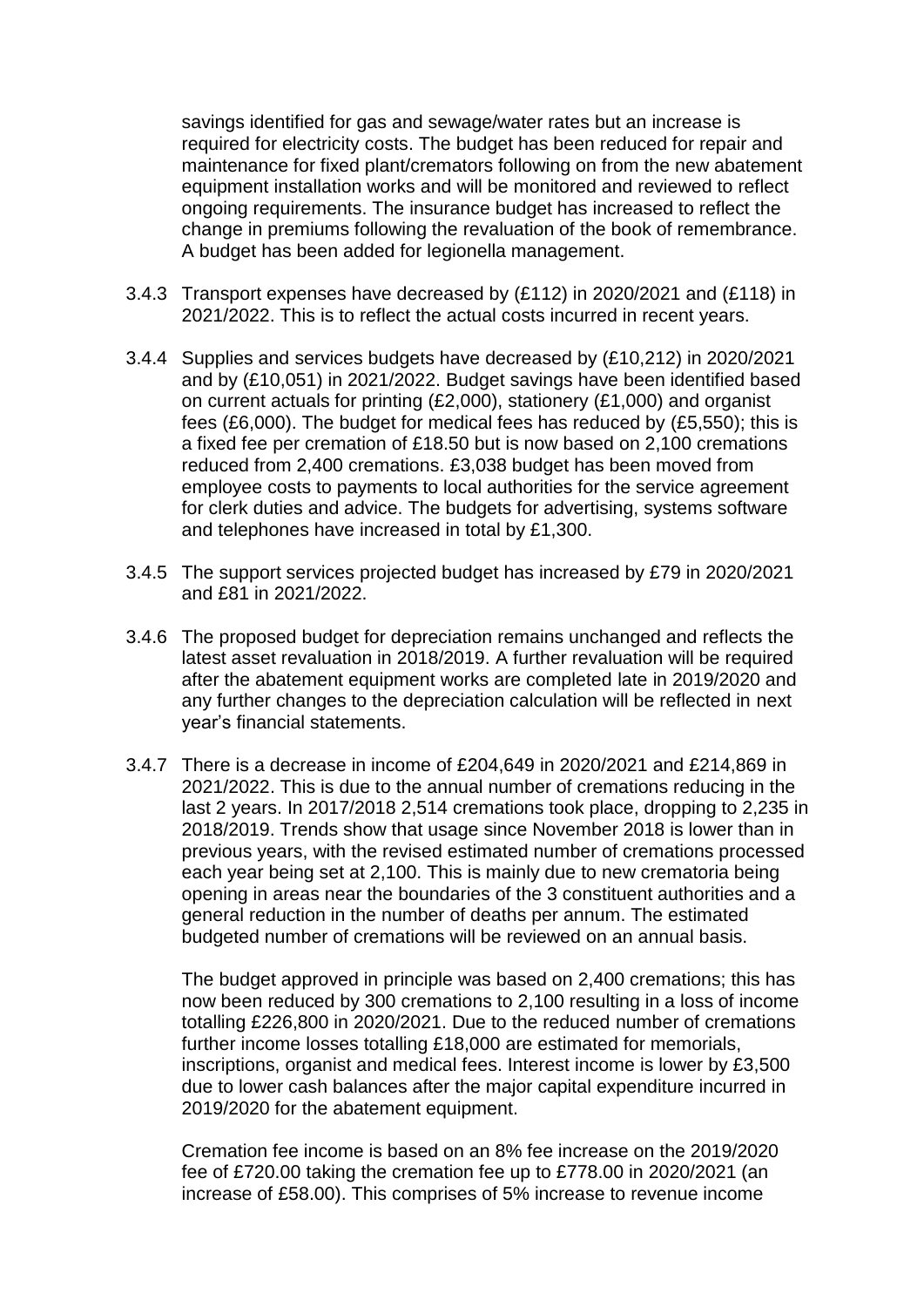budgets and 3% increase which this report recommends be transferred to usable reserves Capital Fund for future capital works as detailed in 3.5.4 below on an on-going basis. The 3% to be transferred is £46,200 in 2020/2021.

- 3.4.8 The recharge to Cemeteries for Crematorium staff's time has been reviewed in line with the changes to staff salaries. This has resulted in a decrease of £2,680 in 2020/2021 and £2,183 in 2021/2022.
- 3.4.9 The below net cost of service has increased by £46,200 in 2020/2021 and 2021/2022 as this relates to additional cremation fee income which is to be transferred to the usable reserves Capital Fund as in 3.4.7 above.
- 3.5 A review of the planned preventative works programme has been undertaken and updated as set out in Appendix 2. The budgets required for the next three years are 2020/2021 £24,500, 2021/2022 £165,230 and 2022/2023 £205,702 as detailed in table 2 below:-

| Table 2                                                                    |           |
|----------------------------------------------------------------------------|-----------|
| Planned Preventative Works Programme 2020/2021, 2021/2022 and<br>2022/2023 |           |
|                                                                            |           |
| <b>Capital Works</b>                                                       | 2020/2021 |
| External lighting original car park                                        | £8,000    |
| Replacement tractor/mower                                                  | £16,500   |
| <b>TOTAL Capital Budget 2020/2021</b>                                      | £24,500   |
|                                                                            |           |
| <b>Capital Works</b>                                                       | 2021/2022 |
| Flat roof works                                                            | £100,000  |
| Newstead chapel internal entrance works                                    | £10,000   |
| Internal decoration of the crematorium                                     | £4,008    |
| Design services prelims and contingency on above works                     | £26,222   |
| Re-carpeting of the Newstead chapel                                        | £15,000   |
| Re-carpeting of the Thoresby chapel                                        | £10,000   |
| <b>TOTAL Capital Budget 2021/2022</b>                                      | £165,230  |
|                                                                            |           |
| <b>Capital Works</b>                                                       | 2022/2023 |
| Repointing of building                                                     | £1,325    |
| Sheet flooring                                                             | £4,530    |
| Design services prelims and contingency on above works                     | £1,347    |
| New music systems in both chapels                                          | £25,000   |
| Cremator <sub>2</sub>                                                      | £150,000  |
| Cremulator 1                                                               | £22,000   |
| <b>Electrical condition report</b>                                         | £1,500    |
| <b>TOTAL Capital Budget 2021/2022</b>                                      | £205,702  |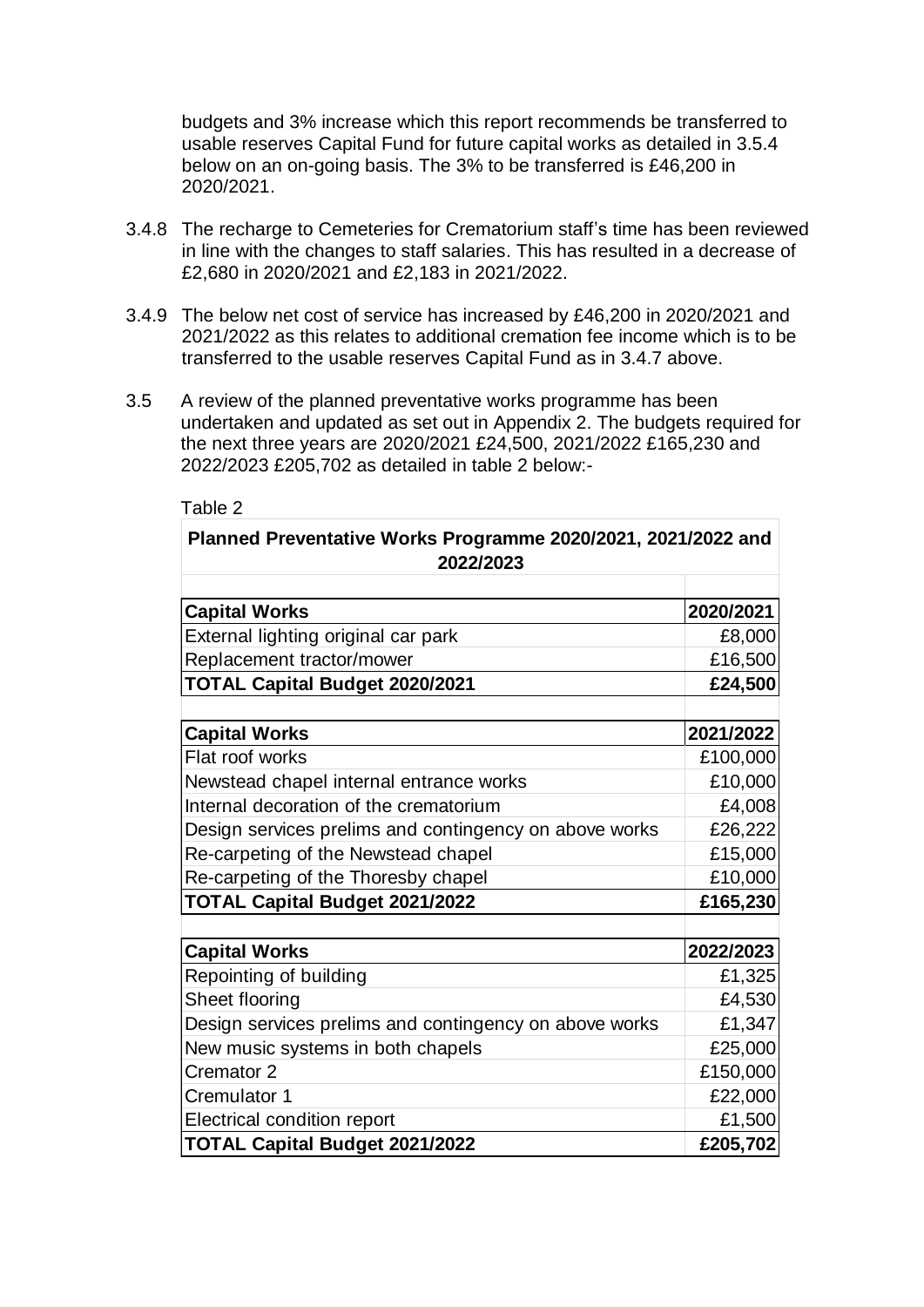- 3.5.1 The proposed capital budgets will be financed from the usable reserves Capital Fund. However the usable reserves of the JCC have a forecasted balance as at 31 March 2020 of £270,229 comprising of general reserves £220,366 and Capital Fund £49,863. There are insufficient funds currently available in the Capital Fund to finance these proposed budgets in year 3.
- 3.5.2 It is recommended that funds totalling £145,366 are transferred from the general reserves to the Capital Fund during the current financial year 2019/2020 to meet the proposed capital budget requirements for 2020/2021 and 2021/2022. This will increase the estimated Capital Fund balance as at 31 March 2020 to £195,229 and reduce the contingency reserves available in general reserve balance to £75,000.
- 3.5.3 The proposed capital budgets for 2020/2021 and 2021/2022 as detailed in table 2 above, total £189,730. This would leave an estimated Capital Fund balance of £5,499 as at 31 March 2022. Table 3 below shows the usable reserve balance forecasts as at 31 March 2022.

Table 3

| ט טושטו                                                 |             |
|---------------------------------------------------------|-------------|
| <b>USABLE RESERVES</b>                                  |             |
|                                                         |             |
| <b>General Reserve Forecast Balance 31 March 2020</b>   | £220,366    |
|                                                         |             |
| Less recommended transfer 3.5.2 to Capital Fund         | $-E145,366$ |
| <b>General Reserve Forecasted Balance 31 March 2022</b> | £75,000     |
|                                                         |             |
| <b>Capital Fund Forecast Balance 31 March 2020</b>      | £49,863     |
| Add recommended transfer 3.5.2 from General Reserve     | £145,366    |
|                                                         | £195,229    |
| Less Capital Programme 2020/2021                        | $-E24,500$  |
| <b>Capital Fund Forecast Balance 31 March 2021</b>      | £170,729    |
| Less Capital Programme 2021/2022                        | $-E165,230$ |
| <b>Capital Fund Forecast Balance 31 March 2022</b>      | £5,499      |

- 3.5.4 The revenue budgets approved in principle are based on a 5% cremation fee increase. The Annual Review of Fees and Charges 2020/2021 report recommends that the cremation fees are increased by 8% in 2020/2021. It is recommended that the additional 3% income is to be transferred to the usable reserves Capital Fund. The additional income that would be generated is £46,200 on an ongoing basis. This would increase the Capital Fund estimated balance as at 31 March 2023 by £138,600 (£46,200 times 3 years).
- 3.5.5 The Capital Fund estimated balance will not be sufficient to meet the proposed capital budget of £205,702 for 2022/2023 or future works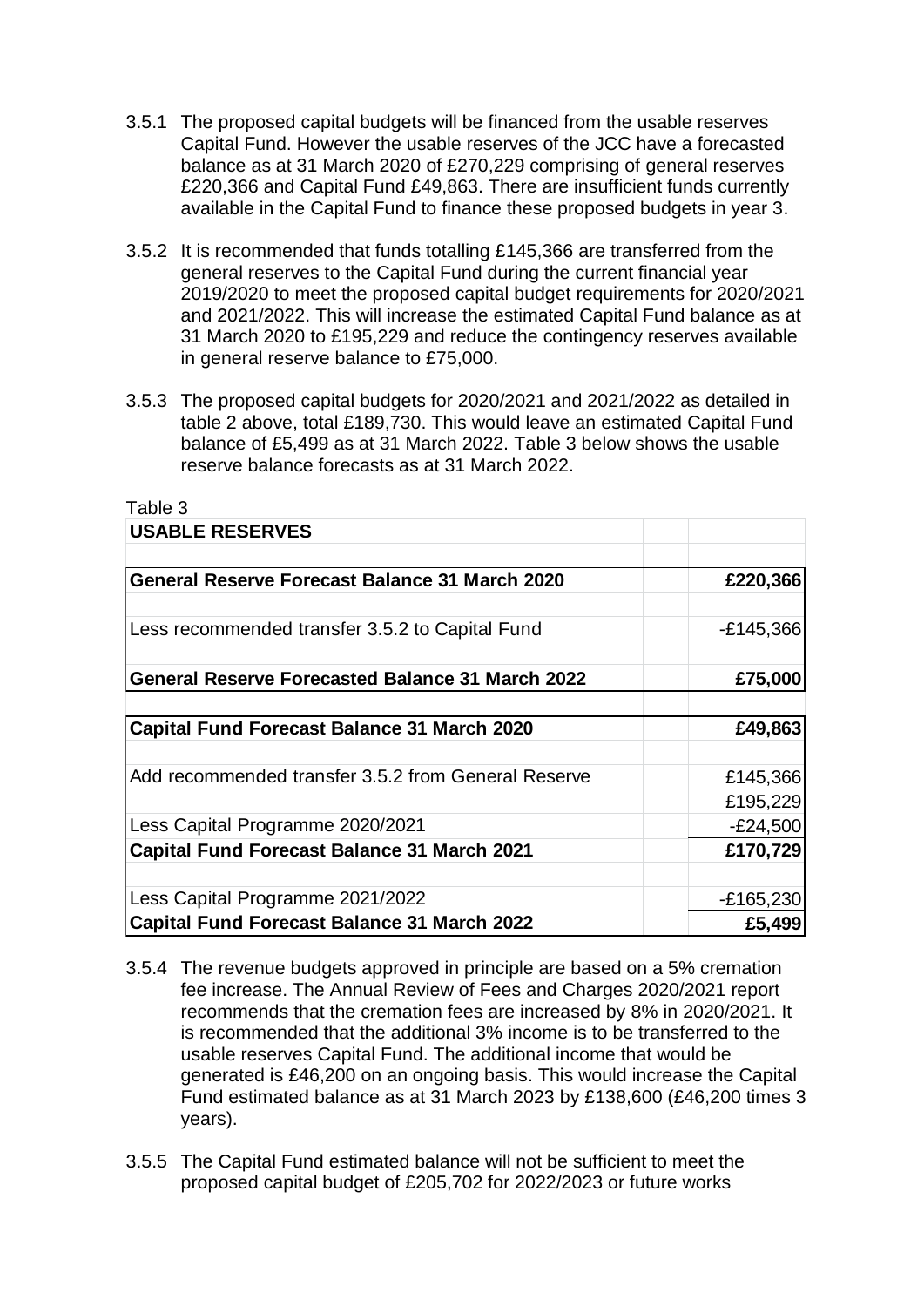identified in the planned preventative works programme, with an anticipated shortfall of £61,603.

- 3.5.6 Appendix 3 shows the funding required from 2020/2021 to meet the revised planned preventative works programme. An annual contribution of approximately £185,000 would be required up to 2029/2030 then £140,000 from onwards until 2038/2039 to finance all future works on the programme and leave a minimum contingency within usable reserves of £75,000 to meet any in year emergencies.
- 3.5.7 Consideration has been given to how this annual contribution can be met going forward, these include:-
	- Reducing the annual surplus allocation to the 3 constituent authorities by £185,000 per annum up to 2029/2030 and then by £140,000 per annum up to 2038/2039.
	- Increasing cremation fees by 17.25% to generate the required contributions.
	- Use of capital receipt contributions from each authority to meet capital works.
	- A combination of options.
- 3.5.8 Consideration also needs to be given to the annual throughput of funerals. The estimated usage has reduced from 2,400 to 2,100 for 2020/2021 onwards. This is based on fewer funerals being undertaken from November 2018 to date compared to previous years. It is unknown whether this trend will continue through the winter months for 2019/2020. If the usage does start to increase then this will have an impact on surplus available and funds that could be transferred for future capital works.
- 3.5.9 At this point it is recommended that the additional 3% cremation fee rise is for one year only to ensure that the capital budgets for 2020/2021 and 2021/2022 are financed and there is a sufficient general reserve balance in place for any unplanned emergencies that may arise. Any recommendations put forward by the working group to potentially increase fees or make changes to the budget to support the required planned prevenative works programme would be brought back to the Committee for approval at a later date and built into future budgets thereafter.
- 3.5.10 It is recommended that from January 2020 a working group is established with representatives from each of the constituent authorities to review how the planned preventative works programme can be financed. Proposals need to be reported to the September 2020 JCC meeting in time for review prior to budget setting and fees and charges reports being compiled for the December 2020 JCC meeting.
- 3.5.11 It is recommended that an annual planned preventative works programme report is taken to the September JCC meeting on an annual basis to update the JCC on any changes to the programme and reporting on the usable reserve balances to meet future capital schemes.
- 3.6 VAT Implications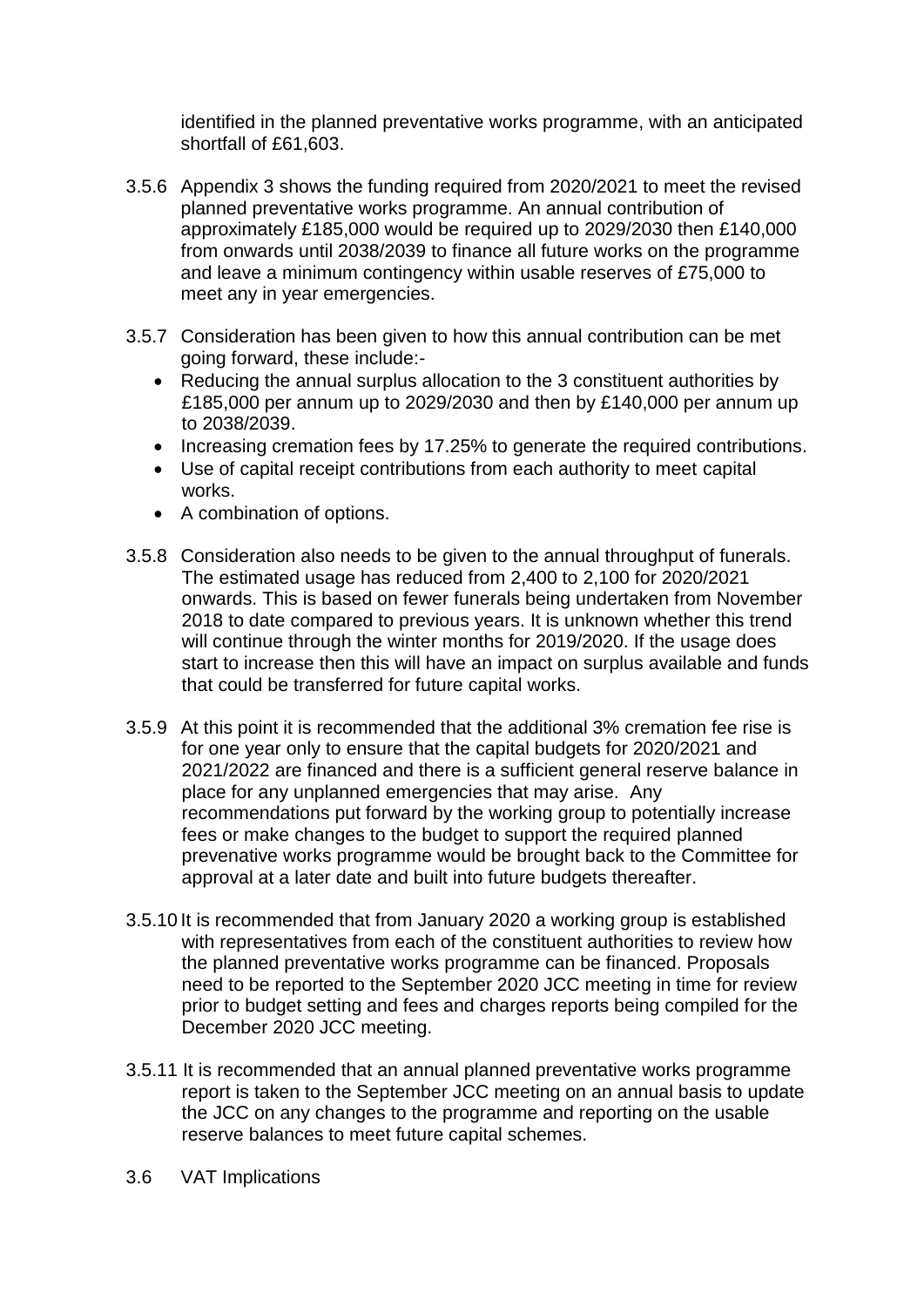As detailed in the Annual Statement of Accounts 2018/2019 report 3.7, presented to the JCC on 28 May 2019, written consent has now been received from HM Revenue and Customs (HMRC) to amend how the JCC treats VAT for partial exemption calculations. Concerns had been raised that when large capital works are undertaken by the Crematorium this impacts significantly on Mansfield District Council's VAT partial exemption calculation and could cause this to be breached resulting in significant amounts of VAT to be repaid. The three constituent authorities agreed to change the accounting for VAT from a lead body partnership to a management board or committee structure. This would enable each constituent authority to account for income and expenditure between the partners on an annual throughput basis, so that each authority could account for only their share in their VAT partial exemption calculations, thus reducing the risk of an authority breaching its test of insignificance for partial exemption.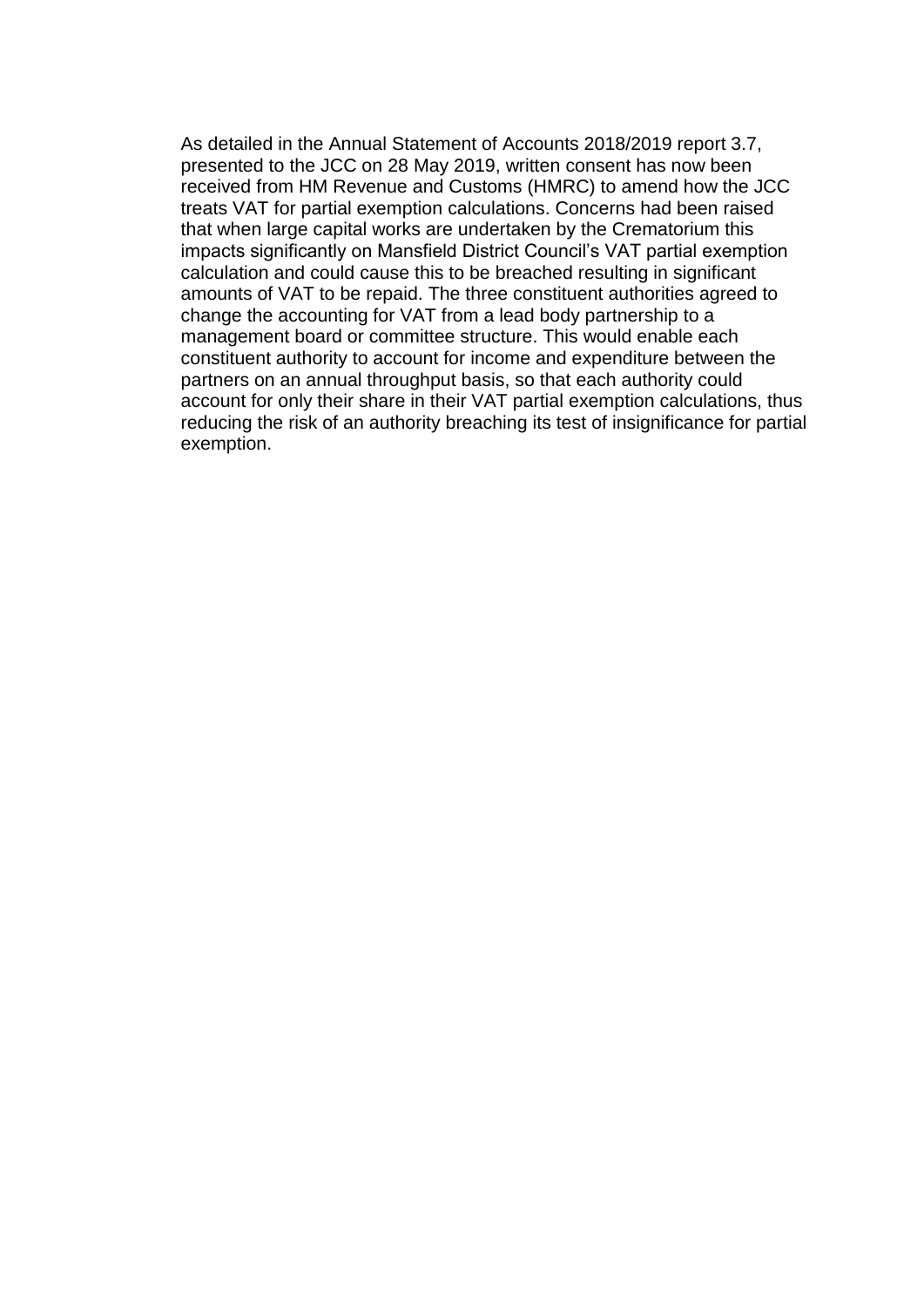## **4. RISK ASSESSMENT OF RECOMMENDATIONS AND OPTIONS**

| <b>Risk</b>                                                                                                                                                                                                 | <b>Risk Assessment</b>                                                                                                                                                                                     | <b>Risk</b><br><b>Level</b> | <b>Risk Management</b>                                                                                                                                                                                                                                                                                           |
|-------------------------------------------------------------------------------------------------------------------------------------------------------------------------------------------------------------|------------------------------------------------------------------------------------------------------------------------------------------------------------------------------------------------------------|-----------------------------|------------------------------------------------------------------------------------------------------------------------------------------------------------------------------------------------------------------------------------------------------------------------------------------------------------------|
| <b>Financial - That</b><br>the figures<br>contained within<br>the proposed<br>budgets for<br>income and<br>expenditure is<br>inaccurate.                                                                    | That the calculations have<br>been made incorrectly.<br>There is a great deal of<br>work involved in bringing<br>the information together and<br>errors may occur.                                         | Medium                      | A quality check is<br>undertaken throughout the<br>process and error<br>identified.                                                                                                                                                                                                                              |
| Reputational                                                                                                                                                                                                | That the proposed budgets<br>damage the reputation of<br>the Joint Crematorium<br>Committee.                                                                                                               | Low                         | The proposed budgets are<br>reviewed by the<br>Director/Registrar and<br><b>Treasurer to the Mansfield</b><br>and District Crematorium<br>prior to recommendation<br>to the Joint Crematorium<br>Committee. The proposals<br>are in line with the Joint<br><b>Crematorium Committee</b><br>corporate priorities. |
| That capital<br>expenditure is<br>not spent in<br>accordance with<br>the proposed<br>capital budgets<br>and will impact<br>on the partial<br>exemption<br>calculation of<br>the constituent<br>authorities. | That the Crematorium has<br>not budgeted for the<br>resources to pay for<br>additional expenditure if the<br>5% partial exemption<br>calculation for any of the<br>constituent authorities is<br>exceeded. | Medium                      | Regular updates from the<br>Director and Registrar of<br>the Mansfield and District<br>Crematorium are received<br>on the capital budgets and<br>any likely changes to<br>these are highlighted on a<br>timely basis for<br>consideration of the<br>impact on the partial<br>exemption calculations.             |

# **5. ALIGNMENT TO COMMITTEES PRIORITIES**

This report is directly aligned to ensuring effective management of the Crematorium.

# **6. IMPLICATIONS RELATING TO RELEVANT LEGISLATION**

(a) Relevant Legislation:

The JCC's budget adheres to the following legislation:

**Local Government Act 1972**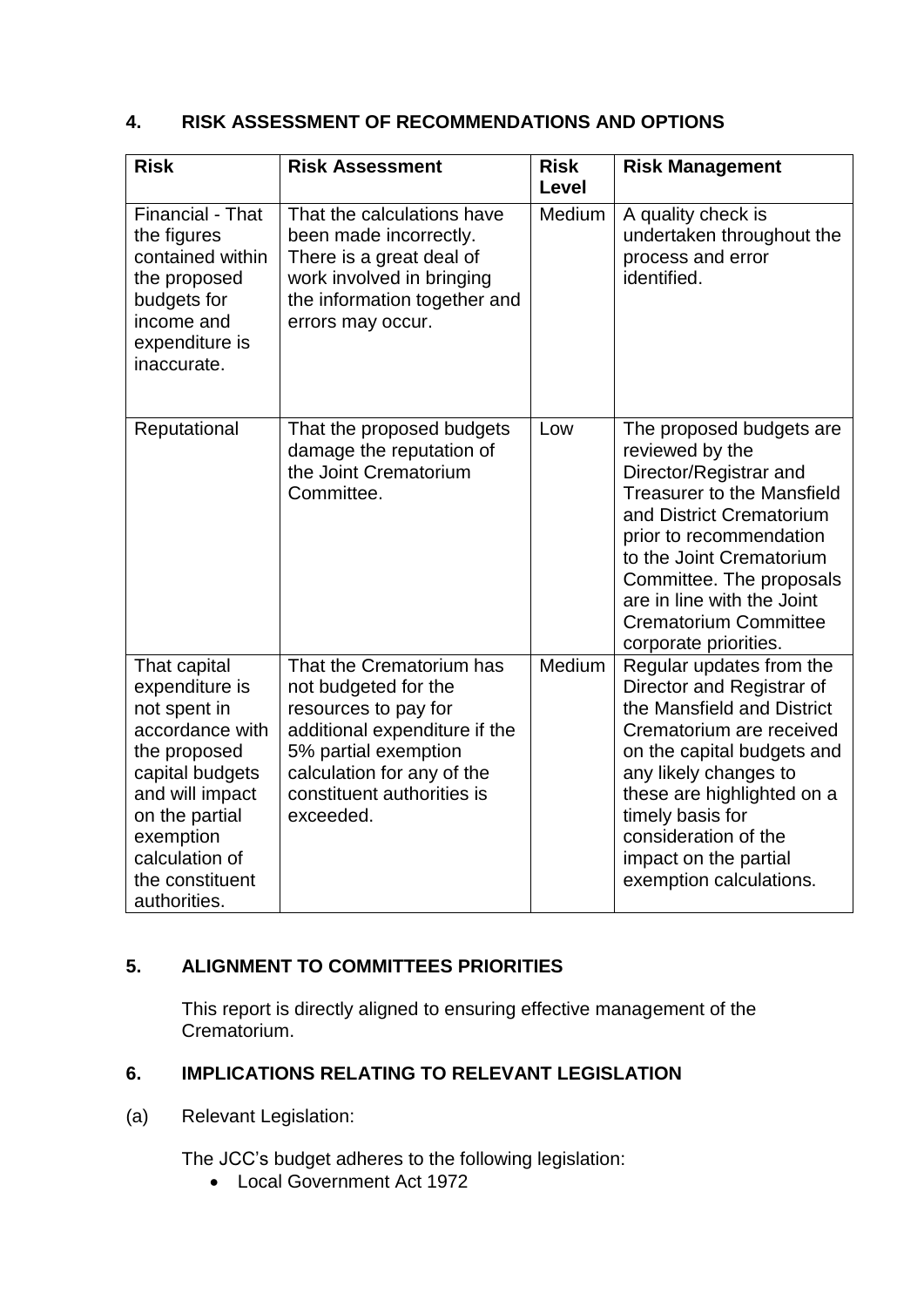- Local Government Finance Act 1972
- Local Government Finance Act 1988
- Local Government and Housing Act 1989
- Local Authorities (Functions and Responsibilities) (England) Regulations 2000
- The Local Authorities (Capital Finance and Accounting)(England) Regulations 2003
- Regulation 3 of the Local Audit (Smaller Authorities) Regulations 2015.
- (b) Human Rights: No impact
- (c) Equality and Diversity: No impact.
- (d) Climate change and environmental sustainability: The Environmental Permitting (England and Wales) Regulations 2017 – the Environmental Protection (England) (Crematoria Mercury Emissions Burden Sharing Certifications) Direction 2010.
- (e) Crime and Disorder: No impact.
- (f) Budget/Resources : Contained within the body of this report

## **7. CONSULTATION**

The proposals have been provided by the Director and Registrar of the Mansfield & District Crematorium.

## **8. BACKGROUND PAPERS**

None.

| <b>Report Author</b> | - Wendy Gregson             |
|----------------------|-----------------------------|
| Designation          | - Senior Finance Advisor    |
| Telephone            | $-01623463305$              |
| E-mail               | - wgregson@mansfield.gov.uk |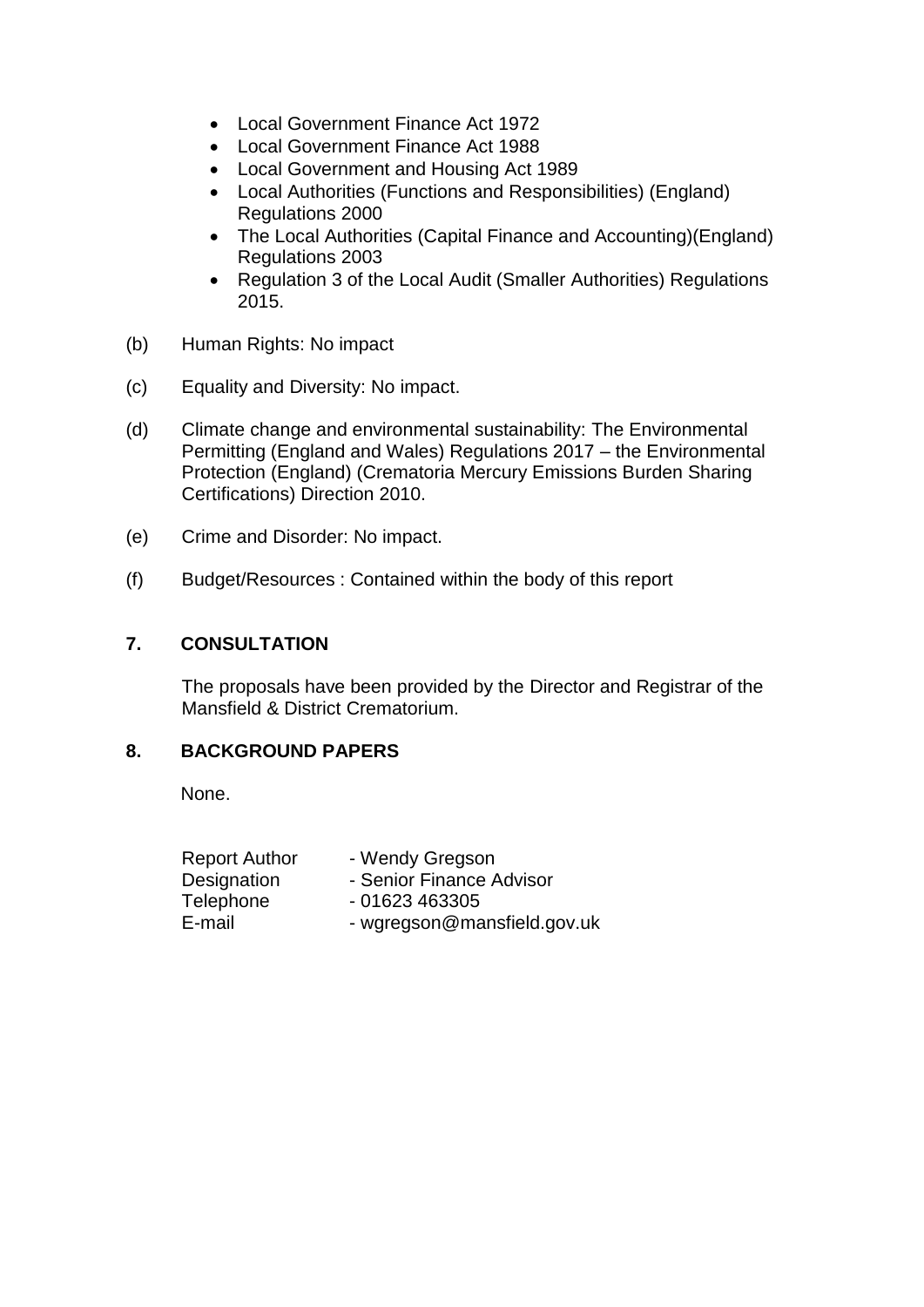|                                                                            |                        |                          |                  |                   |               |                    |                  |                   |               |                                                  |                  | <b>Appendix 1</b> |               |
|----------------------------------------------------------------------------|------------------------|--------------------------|------------------|-------------------|---------------|--------------------|------------------|-------------------|---------------|--------------------------------------------------|------------------|-------------------|---------------|
| BASE BUDGET WORKING PAPERS - 2020/2021 - 2022/2023 - Mansfield Crematorium |                        |                          |                  |                   |               |                    |                  |                   |               |                                                  |                  |                   |               |
|                                                                            |                        |                          |                  |                   |               |                    |                  |                   |               |                                                  |                  |                   |               |
| <b>REVENUE</b>                                                             |                        |                          |                  |                   |               |                    |                  |                   |               |                                                  |                  |                   |               |
|                                                                            | 2019/2020              |                          | 2020/2021        |                   |               |                    | 2021/2022        |                   |               |                                                  |                  |                   |               |
| Account                                                                    | <b>Latest Approved</b> | <b>Base Budget</b>       | <b>Budget</b>    | <b>Budget</b>     | Projected     | <b>Base Budget</b> | <b>Budget</b>    | <b>Budget</b>     | Projected     | 2022/2023<br><b>Base Budget</b><br><b>Budget</b> |                  | <b>Budget</b>     | Projected     |
| <b>Description</b>                                                         | <b>Budget</b>          | <b>Appr.in Principle</b> | <b>Additions</b> | <b>Reductions</b> | <b>Budget</b> | Appr.in Principle  | <b>Additions</b> | <b>Reductions</b> | <b>Budget</b> | <b>Appr.in Principle</b>                         | <b>Additions</b> | <b>Reductions</b> | <b>Budget</b> |
| Salaries Basic Pay                                                         | £294,454               | £304,373                 | £0               | $-E8,521$         | £295,852      | £310,404           | £0               | $-£5,994$         | £304,410      | £310,404                                         | £997             | £0                | £311,401      |
| Salaries Overtime                                                          | £18,000                | £18,000                  | £0               | £0                | £18,000       | £18,000            | £0               | £0                | £18,000       | £18,000                                          | £0               | £0                | £18,000       |
| Salaries National Insurance                                                | £23,287                | £24,247                  | £0               | $-E1,190$         | £23,057       | £25,057            | £0               | $-E841$           | £24,216       | £25,057                                          | £101             | £0                | £25,158       |
| Salaries Superannuation                                                    | £69,134                | £80,705                  | £0               | $-E31,298$        | £49,407       | £81,935            | £0               | $-£31,099$        | £50,836       | £81,935                                          | £0               | $-E29,931$        | £52,004       |
| <b>Vacancy Savings</b>                                                     | $-£5,553$              | $-E5,692$                | £167             | £0                | $-£5,525$     | $-£5,809$          | £117             | £0                | $-£5,692$     | $-£5,809$                                        | £0               | $-E19$            | $-£5,828$     |
| Superannuation Additional Allowances                                       | £1,168                 | £1,189                   | £72              | £0                | £1,261        | £1,212             | £49              | £0                | £1,261        | £1,212                                           | £49              | £0                | £1,261        |
| Pension Deficit Lump Sum                                                   | £0                     | £0                       | £22.058          | £0                | £22,058       | £0                 | £22,500          | £0                | £22,500       | £0                                               | £22.950          | £0                | £22,950       |
| Occupational Health Services                                               | £500                   | £500                     | £0               | £0                | £500          | £500               | £0               | £0                | £500          | £500                                             | £0               | £0                | £500          |
| <b>Training Expenses Staff</b>                                             | £3,000                 | £3,000                   | £0               | £0                | £3,000        | £3,000             | £0               | £0                | £3,000        | £3,000                                           | £0               | £0                | £3,000        |
| Apprenticeship Levy                                                        | £1,225                 | £1,225                   | £101             | £0                | £1,326        | £1,225             | £93              | £0                | £1,318        | £1,225                                           | £88              | £0                | £1,313        |
| <b>EMPLOYEE EXPENSES</b>                                                   | £405,215               | £427,547                 | £22,398          | $-£41$<br>,009    | £408,936      | £435,524           | £22,759          | $-£37,934$        | £420,349      | £435,524                                         | £24,185          | $-£29,950$        | £429,759      |
| Repair/Maintenance Buildings                                               | £23,120                | £23,582                  | £0               | £0                | £23,582       | £23,582            | £471             | £0                | £24,053       | £23,582                                          | £952             | £0                | £24,534       |
| Grounds Maintenance General                                                | £20,440                | £20,440                  | £0               | £0                | £20,440       | £20,440            | £409             | £0                | £20,849       | £20,440                                          | £826             | £0                | £21,266       |
| <b>EPA Testing</b>                                                         | £1,500                 | £1,500                   | £0               | £0                | £1,500        | £1.500             | £0               | £0                | £1,500        | £1,500                                           | £0               | £0                | £1,500        |
| Repair/Mce Fixed Plant Cremators                                           | £144,272               | £147,257                 | £0               | $-E12,257$        | £135,000      | £147,257           | £0               | $-£9,557$         | £137,700      | £147,257                                         | £0               | $-£6,807$         | £140,450      |
| Electricity                                                                | £45,900                | £46,818                  | £4,182           | £0                | £51,000       | £47,754            | £4,246           | £0                | £52,000       | £47,754                                          | £5,246           | £0                | £53,000       |
| Gas                                                                        | £48,000                | £48,960                  | £0               | $-E6.960$         | £42,000       | £49,939            | £0               | $-E7.089$         | £42,850       | £49,939                                          | £0               | $-E6,239$         | £43,700       |
| <b>Rent of Premises</b>                                                    | £159                   | £159                     | £0               | £0                | £159          | £162               | £0               | -£3               | £159          | £162                                             | £0               | -£3               | £159          |
| <b>Business Rates</b>                                                      | £89,685                | £91,468                  | £5,308           | £0                | £96,776       | £93,251            | £178             | £0                | £93,429       | £93,251                                          | £1,961           | £0                | £95,212       |
| Sewage/Water Rates                                                         | £9,539                 | £13,260                  | £0               | $-£3.260$         | £10,000       | £13,525            | £0               | $-£3,325$         | £10,200       | £13,525                                          | £0               | $-£3,125$         | £10,400       |
| Insurance                                                                  | £18,961                | £15,810                  | £3,530           | £0                | £19,340       | £16,126            | £3,601           | £0                | £19,727       | £16,126                                          | £3,994           | £0                | £20,120       |
| <b>Cleaning Materials</b>                                                  | £4,200                 | £4,200                   | £0               | £0                | £4,200        | £4,200             | £0               | £0                | £4,200        | £4,200                                           | £0               | £0                | £4,200        |
| Legionella Management                                                      | £0                     | £0                       | £490             | £0                | £490          | £0                 | £500             | £0                | £500          | £0                                               | £510             | £0                | £510          |
| <b>PREMISES EXPENSES</b>                                                   | £405,776               | £413,454                 | £13,510          | $-E22.477$        | £404,487      | £417,736           | £9,405           | $-£19,974$        | £407,167      | £417,736                                         | £13,489          | $-£16.174$        | £415,051      |
| Car Allowances                                                             | £306                   | £312                     | £0               | $-E112$           | £200          | £318               | £0               | $-E118$           | £200          | £318                                             | £0               | $-E118$           | £200          |
| <b>TRANSPORT EXPENSES</b>                                                  | £306                   | £312                     | £0               | $-E112$           | £200          | £318               | $E_0$            | $-E118$           | £200          | £318                                             | £O               | $-£118$           | £200          |
| <b>Furniture Acquisitions</b>                                              | £4,000                 | £4.000                   | £0               | £0                | £4,000        | £4.000             | £0               | £0                | £4,000        | £4.000                                           | £0               | £0                | £4,000        |
| <b>Hire Vending Machines</b>                                               | £600                   | £600                     | £0               | £0                | £600          | £600               | £0               | £0                | £600          | £600                                             | £0               | £0                | £600          |
| Light Plant and Tools                                                      | £4,000                 | £4,000                   | £0               | £0                | £4,000        | £4,000             | £0               | £0                | £4,000        | £4,000                                           | £0               | £0                | £4,000        |
| <b>Bio Boxes</b>                                                           | £4,000                 | £4,000                   | £0               | £0                | £4,000        | £4,000             | £0               | £0                | £4,000        | £4,000                                           | £0               | £0                | £4,000        |
| <b>Rodent Control</b>                                                      | £450                   | £450                     | £0               | £0                | £450          | £450               | £0               | £0                | £450          | £450                                             | £0               | £0                | £450          |
| Office Machinery Repair & Maintenance                                      | £100                   | £100                     | £0               | £0                | £100          | £100               | £0               | £0                | £100          | £100                                             | £0               | £0                | £100          |
| Office Machinery Replacement                                               | £900                   | £900                     | £0               | £0                | £900          | £900               | £0               | £0                | £900          | £900                                             | £0               | £0                | £900          |
| <b>Uniforms</b>                                                            | £3,500                 | £3,500                   | £0               | £0                | £3,500        | £3,500             | £0               | £0                | £3,500        | £3,500                                           | £0               | £0                | £3,500        |
| <b>Books &amp; Publications</b>                                            | £0                     | £10,000                  | £0               | £0                | £10,000       | £0                 | £0               | £0                | £0            | £0                                               | £0               | £0                | £0            |
| Printing                                                                   | £9.000                 | £9.000                   | £0               | $-E2,000$         | £7,000        | £9.000             | £0               | $-E2.000$         | £7.000        | £9.000                                           | £0               | $-E2.000$         | £7,000        |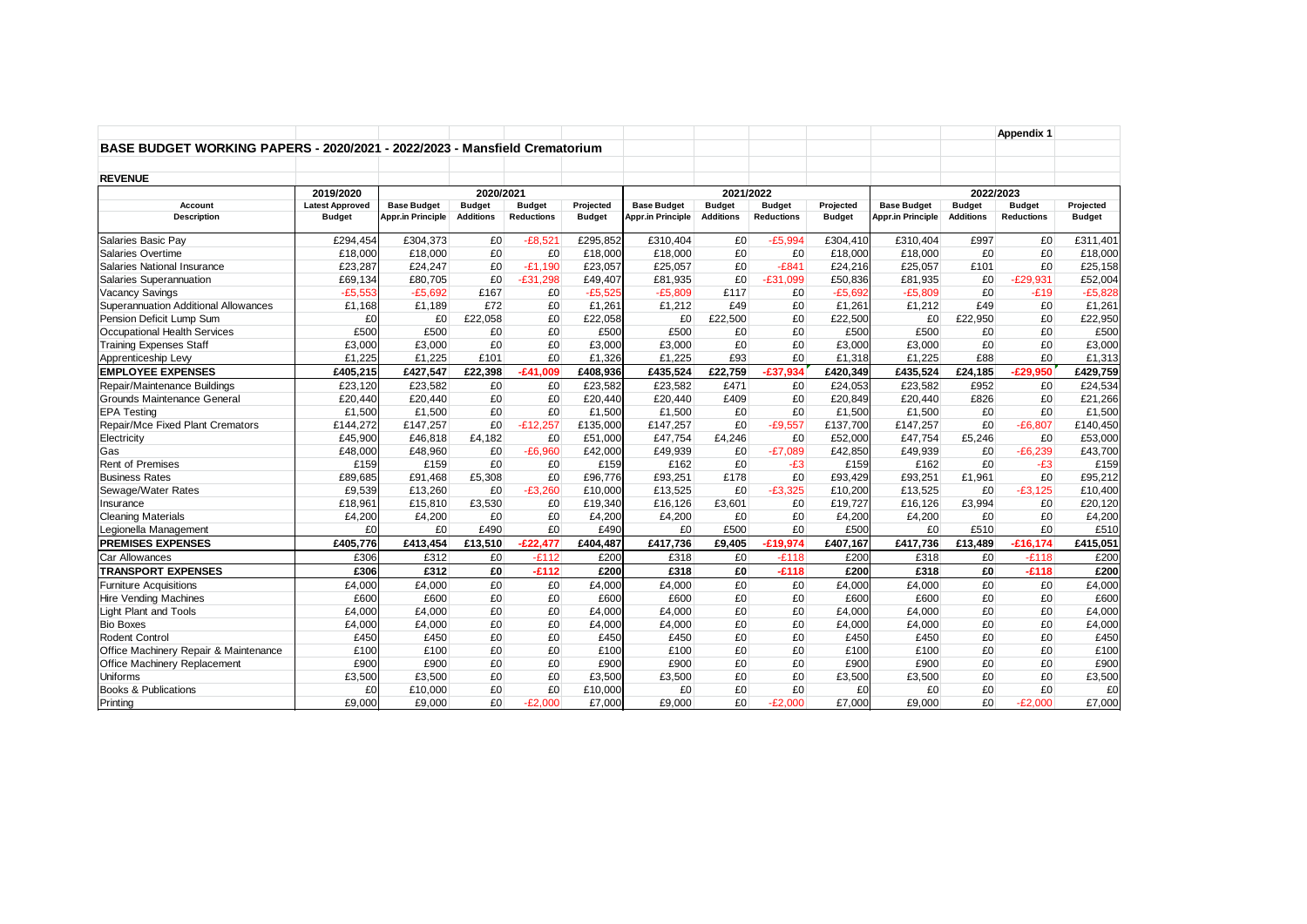|                                                      | 2019/2020              |                    | 2020/2021        |                   |                     | 2021/2022                |                  |                    | 2022/2023     |                          |                  |                   |               |
|------------------------------------------------------|------------------------|--------------------|------------------|-------------------|---------------------|--------------------------|------------------|--------------------|---------------|--------------------------|------------------|-------------------|---------------|
| Account                                              | <b>Latest Approved</b> | <b>Base Budget</b> | <b>Budget</b>    | <b>Budget</b>     | Projected           | <b>Base Budget</b>       | <b>Budget</b>    | <b>Budget</b>      | Projected     | <b>Base Budget</b>       | <b>Budget</b>    | <b>Budget</b>     | Projected     |
| <b>Description</b>                                   | <b>Budget</b>          | Appr.in Principle  | <b>Additions</b> | <b>Reductions</b> | <b>Budget</b>       | <b>Appr.in Principle</b> | <b>Additions</b> | <b>Reductions</b>  | <b>Budget</b> | <b>Appr.in Principle</b> | <b>Additions</b> | <b>Reductions</b> | <b>Budget</b> |
| Stationery                                           | £6,000                 | £6,000             | £0               | $-£1,000$         | £5,000              | £6,000                   | £0               | $-£1,000$          | £5,000        | £6,000                   | £0               | $-£1,000$         | £5,000        |
| <b>Advertising Other</b>                             | £1,800                 | £1,800             | £200             | £0                | £2,000              | £1,800                   | £200             | £0                 | £2,000        | £1,800                   | £200             | £0                | £2,000        |
| <b>Waste Collection Skips</b>                        | £1,500                 | £1,500             | £0               | £0                | £1,500              | £1,500                   | £0               | £0                 | £1,500        | £1,500                   | £0               | £0                | £1,500        |
| <b>Medical Examination Fees</b>                      | £44,400                | £44,400            | £0               | $-£5,550$         | £38,850             | £44,400                  | £0               | $-£5,550$          | £38,850       | £44,400                  | £0               | $-£5,550$         | £38,850       |
| Payments to Local Authorities                        | £7,277                 | £4,000             | £3,038           | £0                | £7,038              | £4,000                   | £3,178           | £0                 | £7,178        | £4,000                   | £3,321           | £0                | £7,321        |
| Software Licences                                    | £9,000                 | £9,000             | £0               | £0                | £9,000              | £9,000                   | £0               | £0                 | £9,000        | £9,000                   | £0               | £0                | £9,000        |
| Postages                                             | £3,500                 | £3,500             | £0               | £0                | £3,500              | £3,500                   | £0               | £0                 | £3,500        | £3,500                   | £0               | £0                | £3,500        |
| <b>Systems Software</b>                              | £0                     | £0                 | £530             | £0                | £530                | £0                       | £540             | £0                 | £540          | £0                       | £550             | £0                | £550          |
| Telephones                                           | £8,815                 | £6,630             | £570             | £0                | £7,200              | £6,763                   | £581             | £0                 | £7,344        | £6,763                   | £727             | £0                | £7,490        |
| <b>Conference Expenses</b>                           | £1,000                 | £1,000             | £0               | £0                | £1,000              | £1,000                   | £0               | £0                 | £1,000        | £1,000                   | £0               | £0                | £1,000        |
| Subscriptions                                        | £2,393                 | £2,440             | £0               | £0                | £2.440              | £2,440                   | £0               | £0                 | £2,440        | £2,440                   | £0               | £0                | £2,440        |
| Book of Remembrance Inscriptions                     | £9,128                 | £9,028             | £0               | £0                | £9,028              | £9,028                   | £0               | £0                 | £9,028        | £9,028                   | £0               | £0                | £9,028        |
| <b>External Legal Expenses</b>                       | £1,500                 | £1,500             | £0               | £0                | £1,500              | £0                       | £0               | £0                 | £0            | £0                       | £0               | £0                | £0            |
| Other Expenses General                               | £500                   | £500               | £0               | £0                | £500                | £500                     | £0               | £0                 | £500          | £500                     | £0               | £0                | £500          |
| <b>Memorial Plaques</b>                              | £11,730                | £11,965            | £0               | £0                | £11,965             | £11,965                  | £0               | £0                 | £11,965       | £11,965                  | £0               | £0                | £11,965       |
| <b>Organist Fees</b>                                 | £17.166                | £20,000            | £0               | $-E6,000$         | £14,000             | £20,000                  | £0               | $-E6.000$          | £14.000       | £20,000                  | £0               | $-E6,000$         | £14,000       |
| <b>SUPPLIES &amp; SERVICES</b>                       | £152,259               | £159,813           | £4,338           | £14,550           | £149,601            | £148,446                 | £4,499           | $-£14,550$         | £138,395      | £148,446                 | £4,798           | -£14,550          | £138,694      |
| Design Services                                      | £5,530                 | £5.641             | £0               | £0                | £5,641              | £5,750                   | £0               | £0                 | £5,750        | £5,750                   | £0               | £0                | £5,750        |
| <b>Waste/Litter Collection</b>                       | £7,127                 | £7,270             | £79              | £0                | £7,349              | £7,415                   | £81              | £0                 | £7,496        | £7,415                   | £231             | £0                | £7,646        |
| Central Corporate Overheads                          | £47,443                | £48,392            | £0               | £0                | £48,392             | £49,360                  | £0               | £0                 | £49,360       | £49,360                  | £987             | £0                | £50,347       |
| <b>SUPPORT SERVICES</b>                              | £60,100                | £61,303            | £79              | £0                | £61,382             | £62,525                  | £81              | £0                 | £62,606       | £62,525                  | £1,218           | £0                | £63,743       |
|                                                      | £126,271               | £126,271           | £0               | £0                | £126,271            | £126,271                 | £0               | £0                 | £126,271      | £126,271                 | £0               | £0                | £126,271      |
| Depreciation<br><b>DEPRECIATION &amp; IMPAIRMENT</b> | £126,271               | £126,271           | £0               | £0                | £126,271            | £126,271                 | £0               | £0                 | £126,271      | £126,271                 | £0               | £0                | £126,271      |
|                                                      |                        |                    |                  |                   |                     |                          |                  |                    |               |                          |                  |                   |               |
| <b>TOTAL EXPENDITURE</b>                             | £1,149,927             | £1,188,700         | £40.325          | $-£78.148$        | £1,150,877          | £1,190,820               | £36,744          | $-£72,576$         | £1,154,988    | £1,190,820               | £43,690          | $-£60,792$        | £1,173,718    |
| Book of Remembrance Inscriptions                     | $-E24,806$             | $-E25,302$         | £1,802           | £0                | $-E23,500$          | $-E25,808$               | £2,308           | £0                 | $-E23,500$    | $-E25,808$               | £2,308           | £0                | $-£23,500$    |
| <b>Cremation Containers</b>                          | $-E200$                | $-E200$            | £0               | £0                | $-E200$             | $-E200$                  | £0               | £0                 | $-E200$       | $-E200$                  | £0               | $-E4$             | $-E204$       |
| <b>Cremation Memorials</b>                           | $-£44,625$             | $-£45,517$         | £4,517           | £0                | $-£41,000$          | $-E46,428$               | £5,428           | £0                 | $-£41,000$    | $-E46,428$               | £5,428           | £0                | $-£41,000$    |
| Organist                                             | $-E27,000$             | $-E27,000$         | £6,000           | £0                | $-E21,000$          | $-E27,000$               | £6,000           | £0                 | $-E21,000$    | $-E27,000$               | £6,000           | £0                | $-E21,000$    |
| <b>Cremation Fees</b>                                | $-E1,728,000$          | $-E1,814,400$      | £226,800         | $-E46.200$        | $-E1,633,800$       | $-E1,905,600$            | £236,100         | $-E46,200$         | $-£1.715.700$ | $-E1,905,600$            | £147,900         | $-£46.200$        | £1,803,900    |
| Interest Income                                      | $-£7.688$              | $-E6,500$          | £3,500           | £0                | $-£3.00$            | $-E6,500$                | £3,500           | £0                 | $-£3.000$     | $-E6,500$                | £3,500           | £0                | $-£3,000$     |
| <b>Medical Fees</b>                                  | $-E44,400$             | $-E44,400$         | £5,550           | £0                | $-£38,850$          | $-E44,400$               | £5,550           | £0                 | $-£38,850$    | $-E44,400$               | £5,550           | £0                | $-£38,850$    |
| Misc Income Admin Fees                               | $-£4,00$               | $-E4,000$          | £0               | £0                | $-£4,000$           | $-E4,000$                | £0               | £0                 | $-£4,000$     | $-E4,000$                | £0               | $-E80$            | $-E4,080$     |
| <b>INCOME</b>                                        | $-£1,880,719$          | $-£1,967,319$      | £248,169         | $-£46,200$        | £1,765,350          | $-E2,059,936$            | £258,886         | $-£46,200$         | £1,847,250    | $-E2,059,936$            | £170,686         | $-£46,284$        | $-£1,935,534$ |
| Recharges to Cemeteries                              | $-£33.108$             | $-£33.726$         | £2,680           | £0                | $-£31.046$          | $-£34.357$               | £2,183           | £0                 | $-£32.174$    | $-£34.357$               | £1,325           | £0                | E33.032       |
| <b>INCOME RECHARGES</b>                              | $-£33,108$             | $-£33,726$         | £2,680           | £0                | $-£31,046$          | $-£34,357$               | £2,183           | £0                 | $-£32,174$    | $-£34,357$               | £1,325           | £0                | $-£33,032$    |
|                                                      |                        |                    |                  |                   |                     |                          |                  |                    |               |                          |                  |                   |               |
|                                                      |                        | $-E2.001.045$      |                  |                   |                     |                          |                  |                    |               |                          |                  |                   |               |
| <b>TOTAL INCOME</b>                                  | $-£1,913,827$          |                    | £250,849         |                   | -£46,200 -£1,796,39 | $-E2,094,293$            | £261,069         | $-£46,200$         | $-£1,879,424$ | $-E2,094,293$            | £172,011         | $-£46,284$        | $-£1,968,566$ |
| <b>NET COST OF SERVICE</b>                           | $-£763,900$            | $-£812.345$        | £291.174         | $-£124.348$       | $-£645,519$         | $-£903.473$              | £297,813         | $-£118,776$        | E724,436-     | $-£903.473$              | £215,701         | $-£107.076$       | $-£794,848$   |
| <b>Depreciation Reversal</b>                         | $-E126,271$            | $-E126,271$        | £0               | £0                | $-£126,27'$         | $-E126,271$              | £0               | £0                 | $-E126,271$   | $-£126,271$              | £0               | £0                | $-E126,271$   |
| Transfer 3% fee increase to Capital Fund             | £0                     | £0                 | £46,200          | £0                | £46,200             | £0                       | £46,200          | £0                 | £46,200       | £0                       | £46,200          | £0                | £46,200       |
| <b>BELOW NET COST OF SERVICE</b>                     | $-£126.271$            | $-£126.271$        | £46.200          | £0                | $-£80.071$          | $-£126.271$              | £46,200          | £0                 | $-£80.071$    | $-£126.271$              | £46.200          | £0                | $-£80.071$    |
|                                                      |                        |                    |                  |                   |                     |                          |                  |                    |               |                          |                  |                   |               |
| <b>NET SURPLUS</b>                                   | $-£890.171$            | -£938.616          | £337.374         | $-E124.348$       | $-£725.590$         | $-£1.029.744$            |                  | £344.013 -£118.776 | $-£804.507$   | $-E1.029.744$            | £261.901         | $-£107.076$       | $-£874.919$   |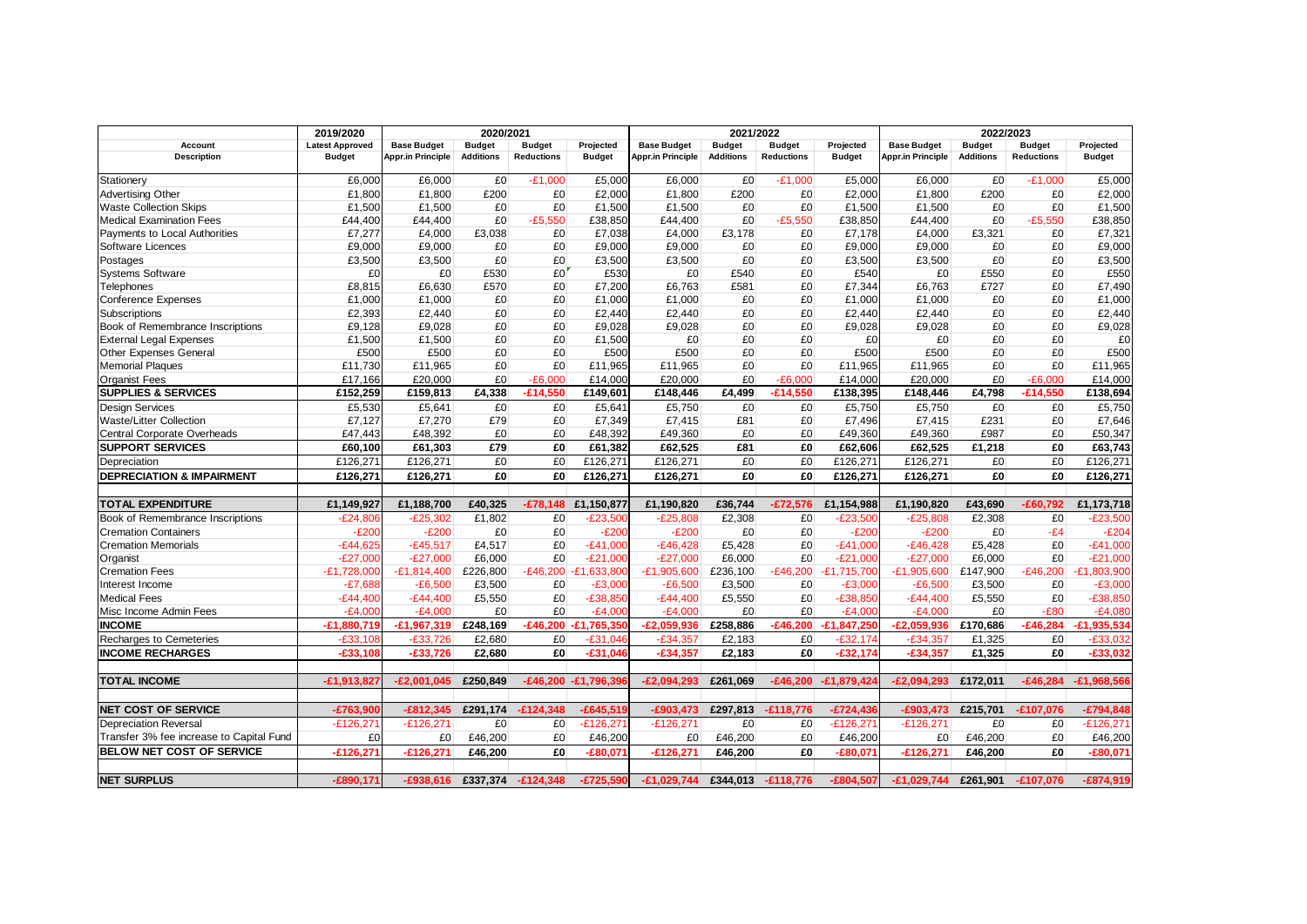| <b>CAPITAL</b>                      |                        |                          |                  |                   |               |                          |                                |                   |               |                                     |                  |                   |               |
|-------------------------------------|------------------------|--------------------------|------------------|-------------------|---------------|--------------------------|--------------------------------|-------------------|---------------|-------------------------------------|------------------|-------------------|---------------|
|                                     | 2019/2020              |                          | 2020/2021        |                   |               |                          | 2021/2022                      |                   |               | 2022/2023                           |                  |                   |               |
| Account                             | <b>Latest Approved</b> | <b>Base Budget</b>       | <b>Budget</b>    | <b>Budget</b>     | Projected     | <b>Base Budget</b>       | <b>Budget</b><br><b>Budget</b> |                   |               | <b>Base Budget</b><br><b>Budget</b> |                  | <b>Budget</b>     | Projected     |
| <b>Description</b>                  | <b>Budget</b>          | <b>Appr.in Principle</b> | <b>Additions</b> | <b>Reductions</b> | <b>Budget</b> | <b>Appr.in Principle</b> | <b>Additions</b>               | <b>Reductions</b> | <b>Budget</b> | <b>Appr.in Principle</b>            | <b>Additions</b> | <b>Reductions</b> | <b>Budget</b> |
| Replacement Abatement Equipment     | £750,000               | £0                       | £0               | £0                | £0            | £0                       | £0                             | £0                | £0            | £0                                  | £0               | £0                | £0            |
| External Car Park Lighting          | £С                     | £0                       | £8,000           | £0                | £8,000        | £0                       | £0                             | £0                | £0            | £0                                  | £0               | £0                | £0            |
| <b>Replacement Tractor</b>          | £С                     | £0                       | £16,500          | £0                | £16,500       | £0                       | £0                             | £0                | £0            | £0                                  | £0               | £0                | £0            |
| <b>Flat Roof</b>                    | £С                     | £0                       | £0               | £0                | £0            | £0                       | £100,000                       | £0                | £100,000      | £0                                  | £0               | £0                | £0            |
| Newstead Chapel Internal Entrance   | £С                     | £0                       | £0               | £0                | £0            | £0                       | £10,000                        | £0                | £10,000       | £0                                  | £0               | £0                | £0            |
| Internal Decoration                 | £С                     | £0                       | £0               | £0                | £0            | £0                       | £4,008                         | £0                | £4,008        | £0                                  | £0               | £0                | £0            |
| Prelims and Contingency             | £С                     | £0                       | £0               | £0                | £0            | £0                       | £26,222                        | £0                | £26,222       | £0                                  | £1,347           | £0                | £1,347        |
| Re-Carpeting Thoresby Chapel        | £C                     | £0                       | £0               | £0                | £0            | £0                       | £15,000                        | £0                | £15,000       | £0                                  | £0               | £0                | £0            |
| <b>Re-Carpeting Newstead Chapel</b> | £0                     | £0                       | £0               | £0                | £0            | £0                       | £10,000                        | £0                | £10,000       | £0                                  | £0               | £0                | £0            |
| Repointing to Building              | £С                     | £0                       | £0               | £0                | £0            | £0                       | £0                             | £0                | £0            | £0                                  | £1,325           | £0                | £1,325        |
| <b>Sheet Flooring</b>               | £С                     | £0                       | £0               | £0                | £0            | £0                       | £0                             | £0                | £0            | £0                                  | £4,530           | £0                | £4,530        |
| Music System both Chapels           | £С                     | £0                       | £0               | £0                | £0            | £0                       | £0                             | £0                | £0            | £0                                  | £25,000          | £0                | £25,000       |
| Replacement Cremator 2              | £С                     | £0                       | £0               | £0                | £0            | £0                       | £0                             | £0                | £0            | £0                                  | £150,000         | £0                | £150,000      |
| Replacement Cremulator 1            | £С                     | £0                       | £0               | £0                | £0            | £0                       | £0                             | £0                | £0            | £0                                  | £22,000          | £0                | £22,000       |
| <b>Electrical Condition Report</b>  | £С                     | £0                       | £0               | £0                | £0            | £0                       | £0                             | £0                | £0            | £0                                  | £1,500           | £0                | £1,500        |
| <b>GROSS CAPITAL EXPENDITURE</b>    | £750,000               | £0                       | £24,500          | £O                | £24,500       | £O                       | £165,230                       | £0                | £165,230      | £0                                  | £205,702         | £0                | £205,702      |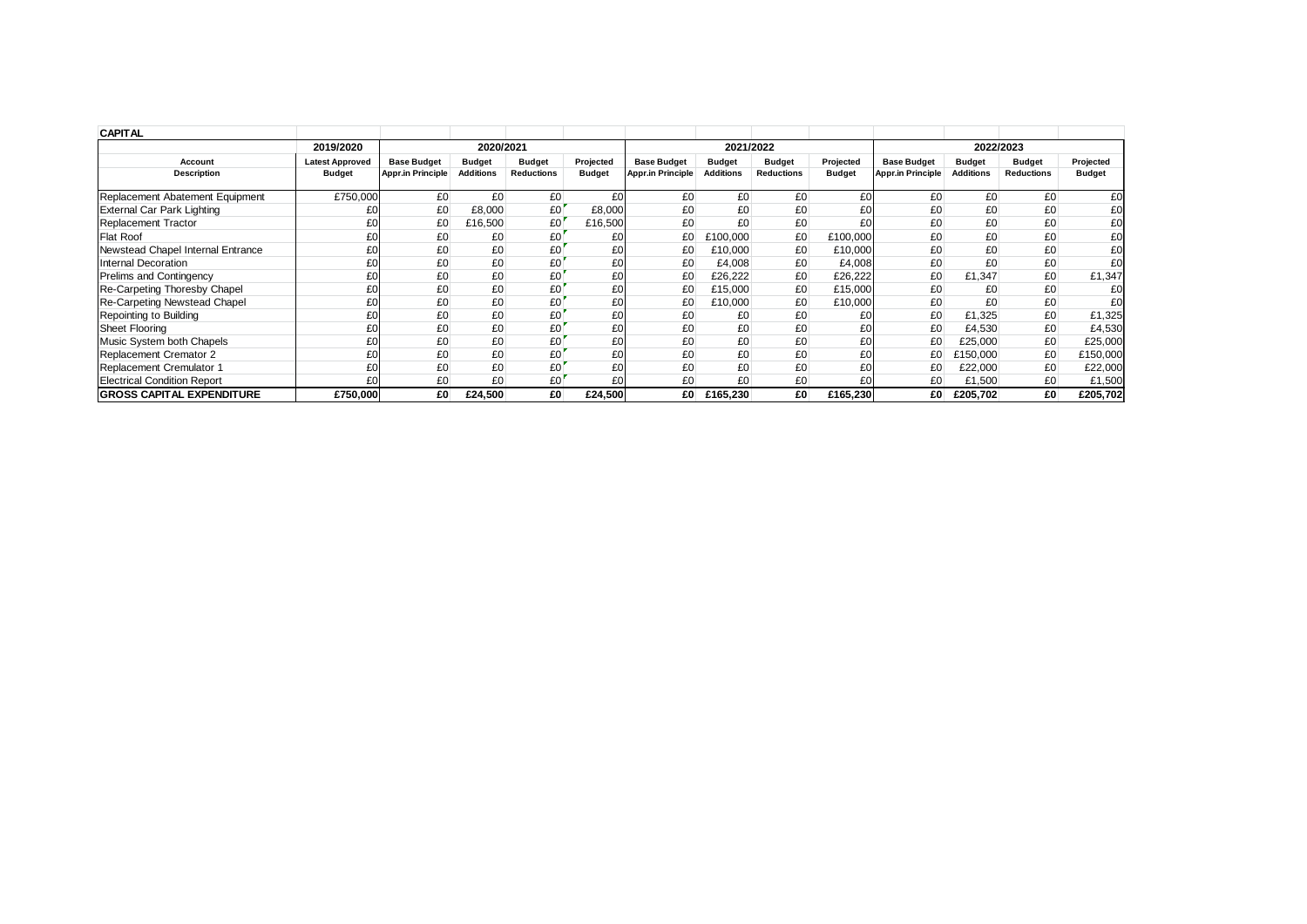| PLANNED PREVENTATIVE WORKS<br><b>PROGRAMME MANSFIELD</b><br><b>CREMATORIUM</b> |                |                    |              |                  |                |                  |                |                          |                                                                                                                                                                                               |              |              |                  |          |                  |                    |                | Appendix 2 |              |                    |                     |
|--------------------------------------------------------------------------------|----------------|--------------------|--------------|------------------|----------------|------------------|----------------|--------------------------|-----------------------------------------------------------------------------------------------------------------------------------------------------------------------------------------------|--------------|--------------|------------------|----------|------------------|--------------------|----------------|------------|--------------|--------------------|---------------------|
|                                                                                |                |                    |              |                  |                |                  |                |                          | 2020-2021 2021-2022 2022-2023 2023-2024 2024-2025 2025-2026 2026-2027 2027-2028 2028-2029 2029-2030 2030-2031 2031-2032 2032-2033 2033-2034 2034-2035 2035-2036 2036-2037 2037-2038 2038-2039 |              |              |                  |          |                  |                    |                |            |              |                    | <b>TOTAL</b>        |
| <b>DESIGN SERVICES WORKS</b><br>Roofina                                        |                |                    |              |                  |                |                  |                |                          |                                                                                                                                                                                               |              |              |                  |          |                  |                    |                |            |              |                    |                     |
| Flat roofing incl. copings, flashings &                                        |                |                    |              |                  |                |                  |                |                          |                                                                                                                                                                                               |              |              |                  |          |                  |                    |                |            |              |                    |                     |
| walkways                                                                       | £0             | £100,000           | £0           | £0               | £0             | £59.891          | £0             | £0                       | £0                                                                                                                                                                                            | £0           | £0           | £0               | £0       | £0               | £0                 | £0             | £0         | £0           | £0                 | £159,891            |
| Pitched tiled roofing                                                          | £0             | £0                 | £0           | £0               | E <sub>0</sub> | £0               | £0             | £0                       | £0                                                                                                                                                                                            | £0           | £0           | £0               | £0       | £0               | £0                 | £0             | £0         | £0           | £11,582            | £11,582             |
| Sheet metal roofing                                                            | £0             | £0                 | £0           | £0               | £0             | £0               | £0             | £0                       | £0                                                                                                                                                                                            | £0           | £0           | £0               | £0       | £0               | £0                 | £0             | £O         | £0           | £28,630            | £28,630             |
| Roof light maintenance                                                         | £0             | £0                 | £0           | £0               | £0             | £0               | £0             | £0                       | £0                                                                                                                                                                                            | £0           | £0           | £0               | £0       | £0               | £0                 | £0             | £0         | £0           | £0                 | £O                  |
| <b>Box guttering</b>                                                           |                |                    |              |                  |                |                  |                |                          |                                                                                                                                                                                               |              |              |                  |          |                  |                    |                |            |              |                    |                     |
| Rear of canopies                                                               | £0             | £0                 | £0           | £0               | £0             | £0               | £0             | £0                       | £4.500                                                                                                                                                                                        | £0           | £0           | £0               | £0       | £0               | £0                 | £0             | £0         | £0           | £0                 | £4,500              |
| Thoresby Chapel extenson                                                       | £0             | £0                 | £0           | £0               | £0             | £0               | £0             | £0                       | £0                                                                                                                                                                                            | £0           | £0           | £0               | £0       | £0               | £0                 | £0             | £0         | £0           | £0                 | £0                  |
| Re pointing masonry                                                            | £0             | £0                 | £1,325       | £0               | £0             | £0               | £0             | £0                       | £0                                                                                                                                                                                            | £0           | £0           | £0               | £0       | £O               | £0                 | £0             | £0         | £0           | £0                 | £1,325              |
| Curtain walling / Glazed screens                                               |                |                    |              |                  |                |                  |                |                          |                                                                                                                                                                                               |              |              |                  |          |                  |                    |                |            |              |                    |                     |
| Newstead Chapel extension                                                      | £0             | £0                 | £0           | £0               | £0             | £0               | £0             | £0                       | £0                                                                                                                                                                                            | £0           | £0           | £0               | £0       | £0               | £24.413            | £0             | £0         | £0           | £0                 | £24,413             |
| Newstead Chapel entrance external                                              | £0             | £0                 | £0           | £0               | £0             | £0               | £0             | £0                       | £0                                                                                                                                                                                            | £0           | £0           | £0               | £0       | £0               | £13,563            | £0             | £O         | £0           | £0                 | £13,563             |
| Newstead Chapel entrance internal                                              | E <sub>0</sub> | £10,000            | £0           | £0               | £0             | £0               | £0             | £0                       | £0                                                                                                                                                                                            | £0           | £0           | £0               | £0       | £0               | £18,481            | £0             | £0         | £0           | £0                 | £28,481             |
| Thoresby Chapel entrance                                                       | £0             | £0                 | £0           | £0               | f(0)           | £0               | £0             | £0                       | £0                                                                                                                                                                                            | £0           | £0           | £0               | £0       | £0               | £10.850            | £0             | £O         | £0           | £0                 | £10,850             |
| Thoresby Chapel extension                                                      | £0             | £0                 | £0           | £0               | £0             | £0<br>£0         | £0             | £0<br>£0                 | £0                                                                                                                                                                                            | £0           | £0           | £0               | £0       | £0               | £29,838            | £0             | £0         | £0           | £0<br>£0           | £29,838             |
| Thoresby Chapel exit                                                           | £0             | £0                 | £0           | £0               | £0             |                  | £0             |                          | £0                                                                                                                                                                                            | £0           | £0           | £0               | £0       | £0               | £13,020            | £0             | £0         | £0           |                    | £13,020             |
| <b>UPVC window replacement</b>                                                 | £0             | £0                 | £0           | £0               | £0             | £0               | E <sub>0</sub> | £0                       | £4.492                                                                                                                                                                                        | £0           | £0           | £0               | £0       | £0               | £0                 | E <sub>0</sub> | £0         | £0           | £0                 | £4,492              |
| Seal and paint external concrete<br>surfaces n/e 500mm girth                   | £0             | £0                 | £0           | £1,056           | £0             | £0               | £0             | £0                       | £1,056                                                                                                                                                                                        | £0           | £0           | £0               | £0       | £1,056           | £0                 | £0             | £0         | £0           | £1,056             | £4,224              |
| <b>Replace extract to WCs</b>                                                  | £0             | £0                 | £0           | £3,261           | £0             | £0               | £0             | £0                       | £0                                                                                                                                                                                            | £0           | £0           | £0               | £0       | £0               | £0                 | £0             | £0         | £0           | £0                 | £3,261              |
| <b>Floor finishes</b>                                                          |                |                    |              |                  |                |                  |                |                          |                                                                                                                                                                                               |              |              |                  |          |                  |                    |                |            |              |                    |                     |
| Carpet / carpet tiles                                                          | £0             | £0                 | £0           | £13,418          | £0             | £0               | £0             | £0                       | £13.418                                                                                                                                                                                       | £0           | £0           | £0               | £0       | £13.418          | £0                 | £0             | £0         | £0           | £13,418            | £53,672             |
| Sheet flooring                                                                 | £0             | £0                 | £4,530       | £0               | £0             | £0               | £0             | £0                       | £0                                                                                                                                                                                            | £0           | £0           | £0               | £0       | £0               | £0                 | £0             | £0         | £4,530       | £0                 | £9,060              |
| Resin flooring                                                                 | £0             | £0                 | £0           | £0               | £0             | £0               | £0             | £0                       | £0                                                                                                                                                                                            | £6.196       | £0           | £0               | £0       | £O               | £0                 | £0             | £0         | £0           | £0                 | £6,196              |
| Ceramic floor tiles                                                            | £0             | £0                 | £0           | £0               | £0             | £0               | £0             | £0                       | £640                                                                                                                                                                                          | £0           | £0           | £0               | £0       | £O               | £0                 | £0             | £0         | £0           | £0                 | £640                |
| Internal decoration                                                            | £0             | £4,008             | £0           | £0               | £0             | £0               | £0             | £4,008                   | £0                                                                                                                                                                                            | £0           | £0           | £0               | £0       | £4,008           | £0                 | £0             | £0         | £0           | £4,008             | £16,032             |
| <b>Wall tiling</b>                                                             | £0             | £0                 | £0           | £0               | £0             | £0               | £0             | £0                       | £4,437                                                                                                                                                                                        | £0           | £0           | £0               | £0       | £0               | £0                 | £0             | £0         | £0           | £0                 | £4,437              |
| <b>Emergency lighting</b>                                                      | £0             | £0                 | £0           | £0               | £0             | E <sub>0</sub>   | £0             | £0                       | £0                                                                                                                                                                                            | £0           | £0           | £0               | £0       | £18,600          | £0                 | E <sub>0</sub> | £0         | £0           | £0                 | £18,600             |
| Fire alarm                                                                     | £0             | £0                 | £0           | £0               | £0             | £0               | £0             | £0                       | £35,000                                                                                                                                                                                       | £0           | £0           | £0               | £0       | £0               | £0                 | £0             | £0         | £0           | £0                 | £35,000             |
| <b>CCTV / instruder alarm</b>                                                  | £0             | £0                 | £0           | £30,000          | £0             | £0               | £0             | £0                       | £0                                                                                                                                                                                            | £0           | £0           | £0               | £0       | £0               | £0                 | £0             | £0         | £0           | £0                 | £30,000             |
| <b>External decoration</b>                                                     | £0             | $\mathbf 0$        | £0           | £15,000          | £0             | £0               | £0             | £0                       | £15,000                                                                                                                                                                                       | £0           | £0           | £15,000          | £0       | £0               | £0                 | £0             | £0         | £0           | £15,000            | £60,000             |
| <b>External works</b>                                                          |                |                    |              |                  |                |                  |                |                          |                                                                                                                                                                                               |              |              |                  |          |                  |                    |                |            |              |                    |                     |
| Resurfacing                                                                    | £0             | £0                 | £0           | £0               | £0             | £0               | £0             | £0                       | £0                                                                                                                                                                                            | £0           | £0           | £0               | £0       | £0               | £0                 | £0             | £0         | £0           | £252.400           | £252.400            |
| Slab paving                                                                    | £0             | £0                 | £0           | £0               | £0             | £0               | £0             | £0                       | £0                                                                                                                                                                                            | £0           | £7,310       | £0               | £0       | £0               | £0                 | £0             | £0         | £0           | £0                 | £7,310              |
| Repointing masonry                                                             | £0             | £0                 | £0           | £0               | £0             | £0               | £0             | £0                       | £0                                                                                                                                                                                            | £0           | £0           | £0               | £0       | £4,730           | £0                 | £0             | £0         | £0           | £0                 | £4,730              |
| Sub total                                                                      | £O             | £114,008           | £5.855       | £62,735          | £0             | £59,891          | £0             | £4.008                   | £78,542                                                                                                                                                                                       | £6.196       | £7,310       | £15,000          | £0       | £41,812          | £110,164           | £O             | £0         | £4,530       | £326,094           | £836,144            |
| Prelims 13%<br>Contingency 10%                                                 | £0<br>£0       | £14,821<br>£11.401 | £761<br>£586 | £8,156<br>£6,274 | £0<br>£0       | £7,786<br>£5,989 | £0<br>£0       | £521<br>£40 <sup>-</sup> | £10,210<br>£7.854                                                                                                                                                                             | £805<br>£620 | £950<br>£731 | £1,950<br>£1.500 | £0<br>£0 | £5,436<br>£4.181 | £14,321<br>£11,016 | £0<br>£0       | £0<br>£0   | £589<br>£453 | £42,392<br>£32.609 | £108,699<br>£83,614 |
| <b>Design Services TOTAL</b>                                                   | £O             | £140,229           | £7,202       | £77,164          | £O             | £73,666          | £0             | £4,930                   | £96,607                                                                                                                                                                                       | £7,621       | £8,991       | £18,450          | £O       | £51,429          | £135,501           | £O             | £0         | £5,572       | £401,095           | £1,028,457          |
|                                                                                |                |                    |              |                  |                |                  |                |                          |                                                                                                                                                                                               |              |              |                  |          |                  |                    |                |            |              |                    |                     |
|                                                                                |                |                    |              |                  |                |                  |                |                          |                                                                                                                                                                                               |              |              |                  |          |                  |                    |                |            |              |                    | cont'd              |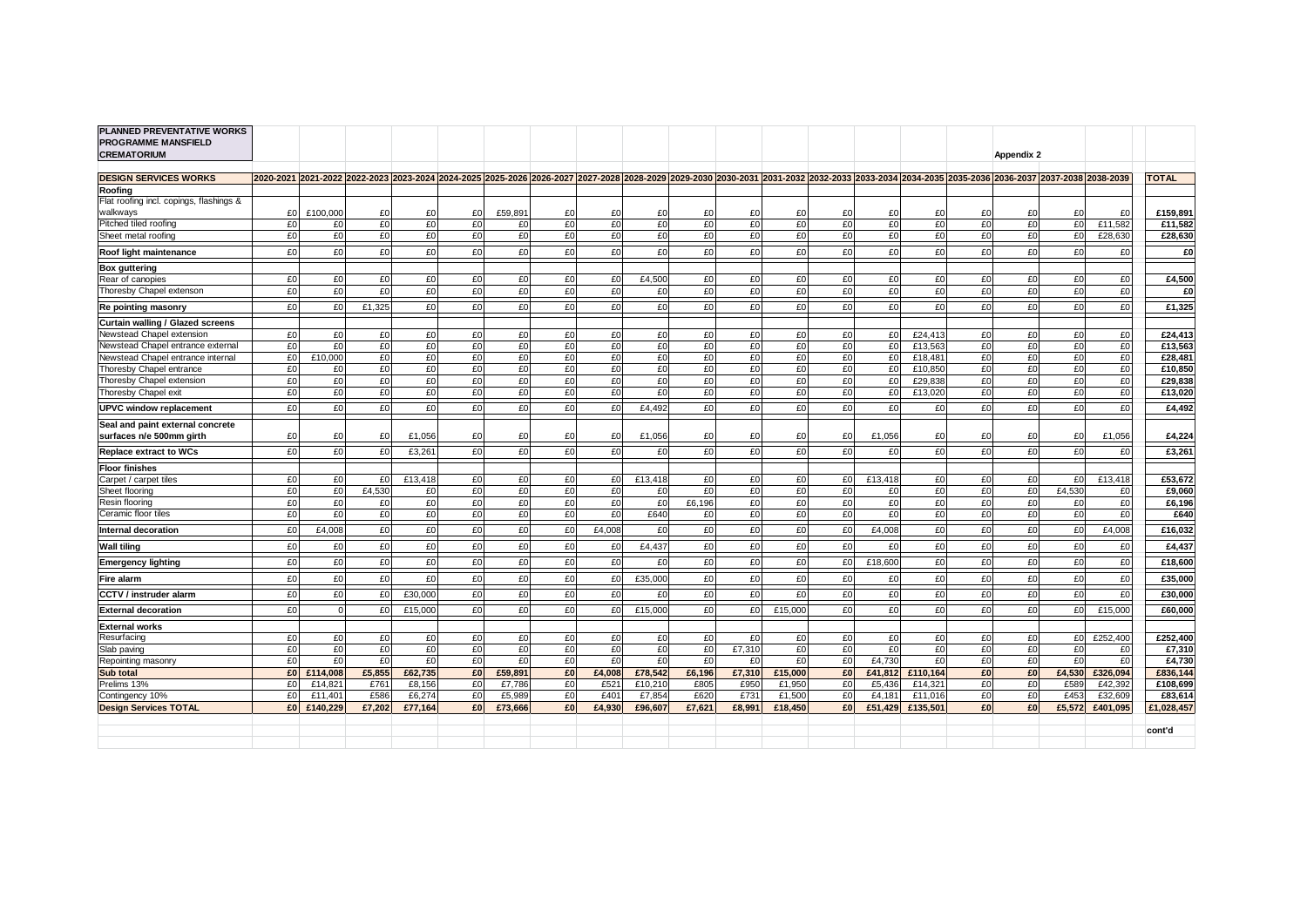| <b>DIRECTOR &amp; REGISTRAR WORKS</b>                                   |         |         |                                                      |          |             |         | 2020-2021  2021-2022  2022-2023  2023-2024  2024-2025  2025-2026  2026-2027  2027-2028  2028-2029  2029-2030  2030-2031  2031-2032  2032-2033  2033-2034  2034-2035  2035-2036  2036-2037  2037-2038  2038-2039 |              |          |                           |          |         |        |         |                  |         |          |             |                   | <b>TOTAL</b> |
|-------------------------------------------------------------------------|---------|---------|------------------------------------------------------|----------|-------------|---------|-----------------------------------------------------------------------------------------------------------------------------------------------------------------------------------------------------------------|--------------|----------|---------------------------|----------|---------|--------|---------|------------------|---------|----------|-------------|-------------------|--------------|
| Catafalque Curtains, kneelers &                                         |         |         |                                                      |          |             |         |                                                                                                                                                                                                                 |              |          |                           |          |         |        |         |                  |         |          |             |                   |              |
| covers - Thoresby                                                       | £0      | £0      | £0                                                   | £0       | £0          | £20,000 | £0                                                                                                                                                                                                              | £0           | £0       | £0                        | £0       | £0      | £0     | £0      | £0               | £0      | £0       | £0          | £0                | £20,000      |
| Catafalque Curtains, kneelers -                                         |         |         |                                                      |          |             |         |                                                                                                                                                                                                                 |              |          |                           |          |         |        |         |                  |         |          |             |                   |              |
| Newstead                                                                | £0      | £0      | £0                                                   | £0       | £0          | £0      | £20,000                                                                                                                                                                                                         | £0           | £0       | £0                        | £0       | £0      | £0     | £0      | £0               | £0      | £0       | £0          |                   | £20,000      |
| Motors and curtain frame - Thoresby                                     | £0      | £0      | £0                                                   | £0       | £0          | £6,000  | £0                                                                                                                                                                                                              | £0           | £0       | £0                        | £0       | £0      | £0     | £0      | £0               | £0      | £0       | £0          | £0                | £6,000       |
| Motors and curtain frame - Newstead                                     | £0      | £0      | £0                                                   | £O       | f(0)        | £0      | £6,000                                                                                                                                                                                                          | f(0)         | £0       | £0                        | £0       | f(0)    | £0     | £0      | f(0)             | £0      | £0       | f(          |                   | £6,000       |
| Organ update of electronics/data                                        |         |         |                                                      |          |             |         |                                                                                                                                                                                                                 |              |          |                           |          |         |        |         |                  |         |          |             |                   |              |
| Thoresby                                                                | £0      | £0      | £0                                                   | £5,000   | £0          | £0      | £0                                                                                                                                                                                                              | £0           | £5.000   | £0                        | £0       | £0      | £0     | £5,000  | £0               | £0      | £0       | £0          | £5,000            | £20.000      |
| Organ update of electronics/data -                                      |         |         |                                                      |          |             |         |                                                                                                                                                                                                                 |              |          |                           |          |         |        |         |                  |         |          |             |                   |              |
| Newstead                                                                | £0      | £0      | £0                                                   | £5,000   | £0          | £0      | £0                                                                                                                                                                                                              | £0           | £5,000   | £0                        | £0       | £0      | £0     | £5,000  | £0               | £0      | £0       | £0          | £5,000            | £20,000      |
| Music system (Hi-fi part of) - both                                     |         |         |                                                      |          |             |         |                                                                                                                                                                                                                 |              |          |                           |          |         |        |         |                  |         |          |             |                   |              |
| chapels                                                                 | £0      | £0      | £25,000                                              | £0       | £0          | £0      | £0                                                                                                                                                                                                              | £0           | £0       | £0                        | £0       | £0      | £0     | £0      | £0               | £0      | £0       | £25,000     |                   | £50,000      |
| Music system - streaming of                                             |         |         |                                                      |          |             |         |                                                                                                                                                                                                                 |              |          |                           |          |         |        |         |                  |         |          |             |                   |              |
| (equipment only)                                                        | £0      | £0      | £0                                                   | £0       | £0          | £0      | £0                                                                                                                                                                                                              | £10,000      | £0       | £0                        | £O       | £0      | £0     | £10,000 | £0               | £0      | £0       | £0          |                   | £20,000      |
| Loop system (both chapels)                                              | £0      | £0      | £0                                                   | £4,000   | £0          | £0      | £0                                                                                                                                                                                                              | £0           | £0       | £0                        | £4,000   | £0      | £0     | £4,000  | £0               | £0      | £0       | £0          |                   | £12,000      |
| Cremator No. 1 (to be removed)                                          | £0      | £0      | £0                                                   | £0       | £0          | £0      | £0                                                                                                                                                                                                              | £0           | £0       | £0                        | £0       | £O      | £0     | £0      | £0               | £0      | £0       | £0          |                   | £0           |
| Cremator No. 2                                                          | £0      | £O      | £150,000                                             | £0       | £0          | £0      | £0                                                                                                                                                                                                              | £0           | £0       | £0                        | £0       | £0      | £0     | £0      | £0               | £0      | £0       | £150,000    |                   | £300,000     |
| Cremator No. 3                                                          | £0      | £0      | £0                                                   | £150,000 | £0          | £0      | £0                                                                                                                                                                                                              | £0           | £0       | £0                        | £0       | £O      | £0     | £0      | £0               | £0      | £0       | £0          | £150,000          | £300,000     |
| Cremator No. 4                                                          | £0      | £0      | £0                                                   |          | £0 £150,000 | £0      | £0                                                                                                                                                                                                              | £0           | £0       | £0                        | £0       | £O      | £0     | £0      | £0               | £0      | £0       | £0          |                   | £150,000     |
| Abatement equipment 1                                                   | £0      | £0      | £0                                                   | £0       | £0          | £0      | £0                                                                                                                                                                                                              | £0           | £0       | £300,000                  | £0       | £0      | £0     | £0      | £0               | £0      | £0       | £0          |                   | £300,000     |
| Abatement equipment 2                                                   | £0      | £0      | £0                                                   | £O       | £0          | £0      | £0                                                                                                                                                                                                              | £0           | £O       | £300,000                  | £0       | £O      | £0     | £0      | £0               | £0      | £0       | £0          |                   | £300,000     |
| abatement equipment 3                                                   | £0      | £0      | £0                                                   | £0       | £0          | £0      | £0                                                                                                                                                                                                              | £0           | £0       | £300,000                  | £0       | £O      | £0     | £0      | £0               | £0      | £0       | £0          |                   | £300,000     |
| Cremulator '                                                            | £0      | £0      | £22.000                                              | £O       | £0          | £0      | £0                                                                                                                                                                                                              | £0           | £0       | £0                        | £0       | £O      | £0     | £0      | £0               | £0      | £0       | £0          |                   | £22,000      |
| Back up Cremulator 2                                                    | £0      | £0      | £0                                                   | £0       | £0          | £0      | £0                                                                                                                                                                                                              | £0           | £15,000  | £0                        | £0       | £O      | £0     | £0      | £0               | £0      | £0       | £0          |                   | £15,000      |
| Monitors                                                                | £0      | f(0)    | £0                                                   | £O       | f(          | £5,000  | £0                                                                                                                                                                                                              | £0           | £0       | £0                        | £0       | £5.000  | £0     | £0      | f(0)             | £5.000  | £0       | £0          |                   | £15,000      |
| VDU screens (both chapels x 6)                                          | £0      | £0      | £0                                                   | £0       | £0          | £6,000  | £0                                                                                                                                                                                                              | £0           | £0       | £6,000                    | £0       | £O      | £O     | £0      | £0               | £6,000  | £0       | £0          |                   | £18,000      |
| Book of Remembrance Cabinet                                             | £0      | £0      | £0                                                   | £O       | £0          | £15,000 | £0                                                                                                                                                                                                              | £0           | £0       | £0                        | £0       | £0      | £0     | £0      | £0               | £0      | £0       | £O          | £15,000           | £30,000      |
| Books of Remembrance next volumes                                       |         |         |                                                      |          |             |         |                                                                                                                                                                                                                 |              |          |                           |          |         |        |         |                  |         |          |             |                   |              |
| x3                                                                      | £0      | £0      | £0                                                   | £0       | £0          | £8,750  | £0                                                                                                                                                                                                              | £0           | £0       | £0                        | £0       | £0      | £0     | £0      | £0               | £0      | £0       | £0          |                   | £8,750       |
| Re-carpet Thoresby chapel, waiting                                      |         |         |                                                      |          |             |         |                                                                                                                                                                                                                 |              |          |                           |          |         |        |         |                  |         |          |             |                   |              |
| room, vestry, corridor, offices,                                        |         |         |                                                      |          |             |         |                                                                                                                                                                                                                 |              |          |                           |          |         |        |         |                  |         |          |             |                   |              |
| reception                                                               | £0      | £15,000 | £0                                                   |          | £0          | £0      | £0                                                                                                                                                                                                              | £15,000      | £0       | £0                        | £0       | £O      | £0     | £15,000 | £0               | £0      | £0       | £0          | £0                | £45,000      |
| Re-carpet Newstead Chapel, waiting                                      |         |         |                                                      |          |             |         |                                                                                                                                                                                                                 |              |          |                           |          |         |        |         |                  |         |          |             |                   |              |
| room                                                                    | £0      | £10,000 | £0                                                   | £0       | £0          | £0      | £0                                                                                                                                                                                                              | £0           | £0       | £10,000                   | £0       | £0      | £0     | £0      | £0               | £10,000 | £0       | £0          |                   | £30,000      |
| Wrought iron Fencing & Gates                                            | £0      | £0      | £0                                                   | £ol      | £0          | £0      | £0                                                                                                                                                                                                              | £0           | £0       | £0                        | £30,000  | £O      | £0     | £0      | £0               | £0      | £0       | £0          |                   | £30.000      |
| Boundary wall repairs                                                   | £0      | £0      | £0                                                   | £0       | £0          | £0      | £0                                                                                                                                                                                                              | £0           | £0       | £0                        | £0       | £0      | £0     | £0      | £0               | £0      | £0       | £0          |                   | £0           |
|                                                                         | £8,000  | £0      | £0                                                   | £0       | £0          | £0      | £0                                                                                                                                                                                                              | £0           | £0       | £0                        | £0       | £0      | £0     | £0      | £8,000           | £0      | £0       | £0          |                   | £16,000      |
| External lighting in original car parks<br>Catafalgue - Thoresby Chapel | £0      | £0      | £0                                                   | £0       | £0          | £0      | £0                                                                                                                                                                                                              | £0           | £0       | £0                        | £0       | £10,000 | £0     | £0      | £0               | £0      | £0       | £0          |                   | £10,000      |
| Newstead door workings                                                  | £0      | £0      | £0                                                   |          |             | £0      |                                                                                                                                                                                                                 |              |          | £0                        |          |         | £0     |         |                  | £0      |          | £0          |                   |              |
|                                                                         | £0      | £0      |                                                      | £0<br>£0 | £0<br>£0    | £0      | £0<br>£0                                                                                                                                                                                                        | £0<br>£1,500 | £0<br>£0 | £0                        | £0<br>£0 | £4,000  | £1.500 | £0      | £0<br>£0         | £0      | £0<br>£0 |             |                   | £4,000       |
| <b>Electrical Condition report</b>                                      | £0      |         | £1,500                                               |          | £0          | £0      | £0                                                                                                                                                                                                              |              | £0       | £0                        |          | £0      |        | £0      |                  | £0      | £0       | £1,500      |                   | £6,000       |
| Pond repairs including fountain                                         |         | £0      | £0                                                   | £5,000   |             |         |                                                                                                                                                                                                                 | £0           |          |                           | £0       | £O      | £0     | £0      | £0               |         |          | £0          |                   | £5,000       |
| Replacement tractor, mower,                                             |         |         |                                                      |          |             |         |                                                                                                                                                                                                                 |              |          |                           |          |         |        |         |                  |         |          |             |                   |              |
| snowplough, bucket, trailer                                             | £16,500 | £0      | £0                                                   | £0       | £0          | £0      | £0                                                                                                                                                                                                              | £0           | £16,500  | £0                        | £O       | £0      | £0     | £0      | £0               | £0      | £0       | £0          |                   | £33,000      |
| Replacement of harrass fencing                                          | £0      | £0      | £0                                                   | £ol      | £0          | £0      | £0                                                                                                                                                                                                              | £0           | £0       | £0                        | £0       | f(0)    | £0     | £O      | f(0)             | £0      | £0       | £0          |                   | £0<br>£O     |
| Director & Registrar TOTAL                                              | £24.500 | £25,000 | £198,500                                             | £169,000 | £150,000    | £60,750 | £26,000                                                                                                                                                                                                         | £26,500      | £41,500  | £916,000                  | £34.000  | £19,000 | £1,500 | £39,000 | £8,000           | £21,000 |          | £0 £176,500 | £175,000          | £2,111,750   |
|                                                                         |         |         |                                                      |          |             |         |                                                                                                                                                                                                                 |              |          |                           |          |         |        |         |                  |         |          |             |                   |              |
| <b>TOTAL PLANNED PREVENTATIVE</b><br><b>WORKS COSTS DESIGN SERVICES</b> |         |         |                                                      |          |             |         |                                                                                                                                                                                                                 |              |          |                           |          |         |        |         |                  |         |          |             |                   |              |
| AND DIRECTOR & REGISTRAR                                                |         |         | £24,500 £165,229 £205,702 £246,164 £150,000 £134,416 |          |             |         | £26,000                                                                                                                                                                                                         |              |          | £31,430 £138,107 £923,621 | £42,991  | £37,450 | £1,500 |         | £90,429 £143,501 | £21,000 | £O       |             | £182,072 £576,095 | £3,140,207   |